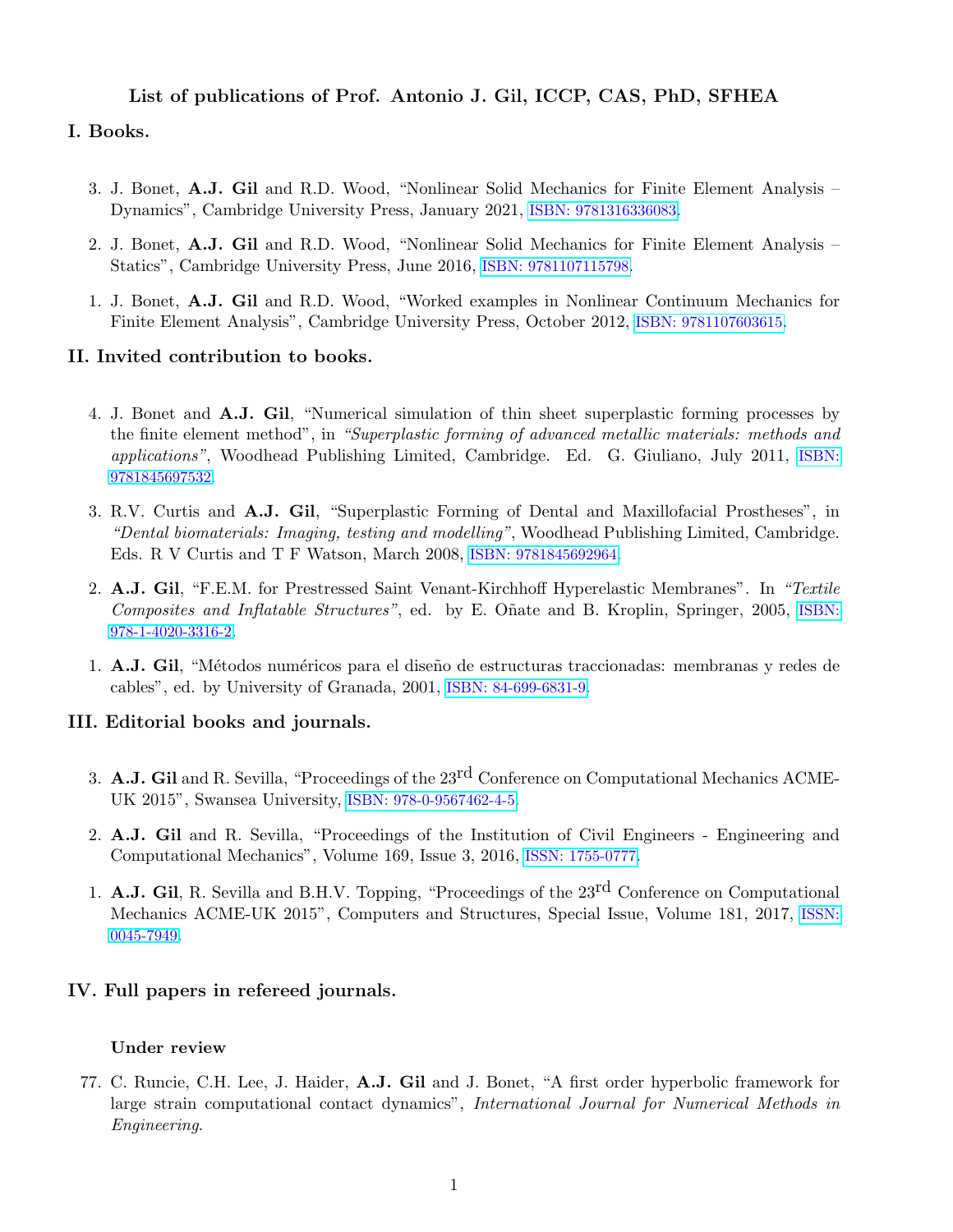- 76. R. Ortigosa, J. Martínez-Frutos and A.J. Gil, "Topology optimisation of flexoelectric energy harvesters at finite strains considering a multi-field micromorphic approach", Journal of the Mechanics and Physics of Solids.
- 75. M. Horak, A.J. Gil, R. Ortigosa, M. Kruzik, "A polyconvex transversely-isotropic invariant-based formulation for electro-mechanics: stability, minimisers and computational implementation", Computer Methods in Applied Mechanics and Engineering.

- 74. P. Refachinho de Campos, A.J. Gil, C.H. Lee, M. Giacomini and J. Bonet, "A New Updated Reference Lagrangian Smooth Particle Hydrodynamics algorithm for isothermal elasticity and elastoplasticity", Computer Methods in Applied Mechanics and Engineering, Volume 392, 114680, 2022, [doi:10.1016/j.cma.2022.114680](https://www.sciencedirect.com/science/article/pii/S0045782522000664?via%3Dihub).
- 73. F. Marín, J. Martínez-Frutos, R. Ortigosa and A.J. Gil, "Viscoelastic up-scaling rank-one effects in in-silico modelling of electro-active polymers", Computer Methods in Applied Mechanics and Engineering, Volume 389, 114358, 2022, [doi: 10.1016/j.cma.2021.114358](https://www.sciencedirect.com/science/article/pii/S0045782521006319?via%3Dihub).
- 72. M. Franke, R. Ortigosa, J. Martínez-Frutos, A.J. Gil, and P. Betsch, "A thermodynamically consistent time integration scheme for non-linear thermo-electro-mechanics", Computer Methods in Applied Mechanics and Engineering, Volume 389, 114298, 2022, [doi: 10.1016/j.cma.2021.114298](https://www.sciencedirect.com/science/article/pii/S0045782521005922?via%3Dihub).

### 2021

- 71. J. Mart´ınez-Frutos, R. Ortigosa and A.J. Gil, "In-silico design of electrode meso-architecture for shape morphing dielectric elastomers", Journal of the Mechanics and Physics of Solids, 2021, [doi:](https://www.sciencedirect.com/science/article/pii/S0022509621002386) [10.1016/j.jmps.2021.104594](https://www.sciencedirect.com/science/article/pii/S0022509621002386).
- 70. J. Bonet and A.J. Gil, "Mathematical models of supersonic and intersonic crack propagation in linear elastodynamics"", International Journal of Fracture, 2021, [doi:10.1007/s10704-021-00541-y](https://link.springer.com/content/pdf/10.1007/s10704-021-00541-y.pdf).
- 69. A. Ghavamian, A.J. Gil, C.H. Lee, J. Bonet, T. Heuzé and L. Stainier, "An entropy stable Smooth Particle Hydrodynamics algorithm for large strain thermo-elasticity", Computer Methods in Applied Mechanics and Engineering, Volume 379, 2021, pages 11376 [doi:10.1016/j.cma.2021.113736](https://www.sciencedirect.com/science/article/pii/S0045782521000724?via%3Dihub).
- 68. K.W.Q. Low, C.H. Lee, A.J. Gil, J. Haider and J. Bonet, "A parameter-free Total Lagrangian Smooth Particle Hydrodynamics algorithm for inviscid fluid flow problems", Computational Particle Mechanics, 2021, [doi: 10.1007/s40571-020-00374-x](https://link.springer.com/article/10.1007/s40571-020-00374-x)
- 67. F. Marín, J. Martínez-Frutos, R. Ortigosa and A.J. Gil, "Convex Multi-Variable based Computational Framework for Multilayered Electro-Active Polymers", Computer Methods in Applied Mechanics and Engineering, Volume 374, 2021, pages 113567, [doi: 10.1016/j.cma.2020.113567](https://www.sciencedirect.com/science/article/pii/S0045782520307520?via%3Dihub).
- 66. J. Bonet, C. H. Lee, A.J. Gil, A. Ghavamian, "A first order hyperbolic framework for large strain computational solid dynamics. Part III: Thermo-elasticity", Computer Methods in Applied Mechanics and Engineering, , Volume 373, 2021, pages 113505, [doi: 10.1016/j.cma.2020.113505](https://www.sciencedirect.com/science/article/pii/S0045782520306903?via=ihub).

### 2020

65. R. Ortigosa, A.J. Gil, J. Mart´ınez-Frutos, M. Franke and J. Bonet, "A new energy-momentum time integration scheme for non-linear thermo-mechanics", Computer Methods in Applied Mechanics and Engineering, Volume 372, 2020, pages 113395, [doi: 10.1016/j.cma.2020.113395](https://www.sciencedirect.com/science/article/pii/S0045782520305806).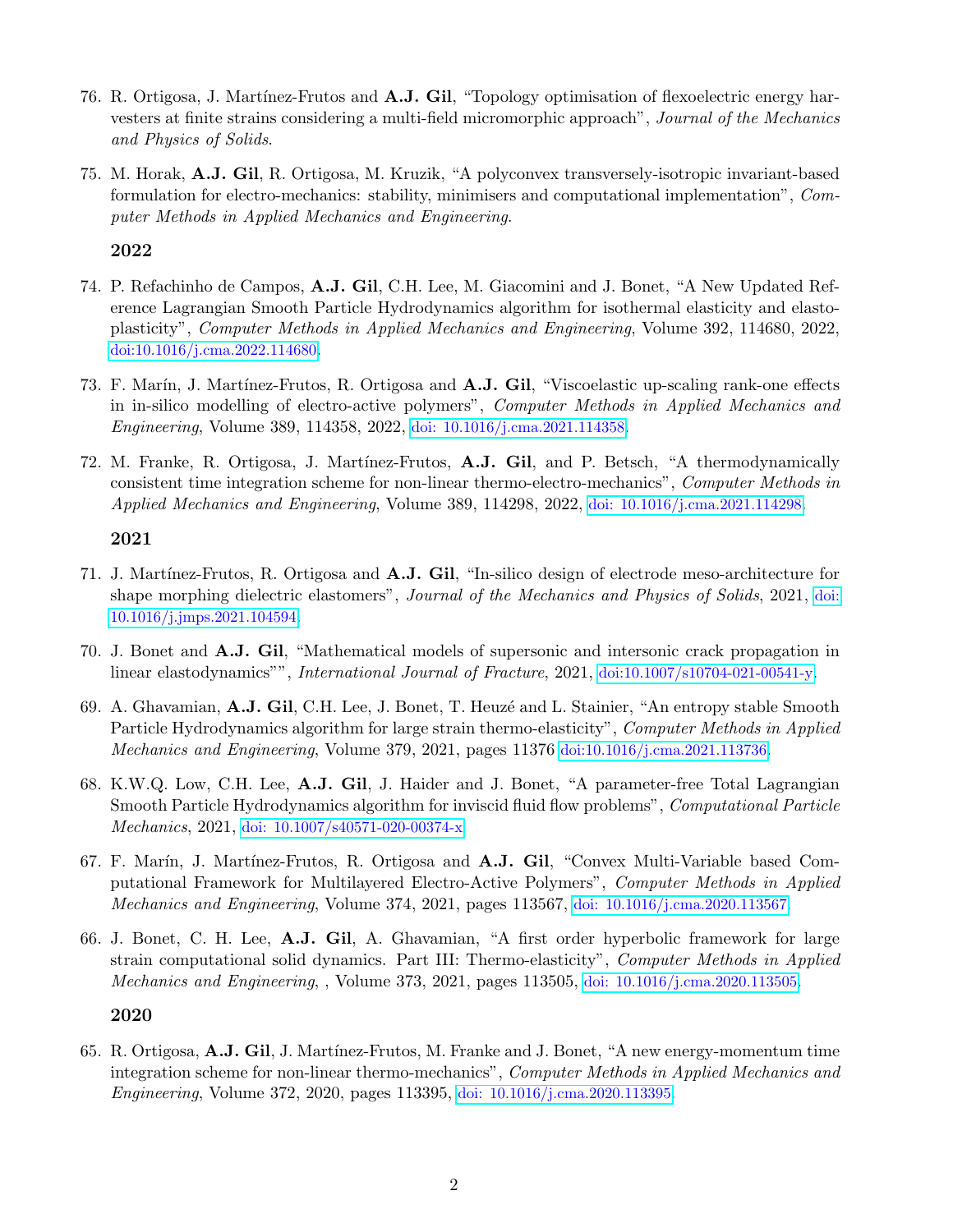- 64. G. Barroso, M. Seoane, A. J. Gil, P. D. Ledger, A. Huerta, M. Mallett, "A staggered highdimensional Proper Generalised Decomposition for coupled magneto-mechanical problems with application to MRI scanners", Computer Methods in Applied Mechanics and Engineering, Volume 370, 2020, [doi: 10.1016/j.cma.2020.113271](https://www.sciencedirect.com/science/article/pii/S0045782520304564?via%3Dihub)
- 63. M. Seoane, P.D. Ledger, A.J. Gil, S. Zlotnik and M. Mallett, "A combined Reduced Order-Full Order methodology for the Solution of 3D Magneto-Mechanical problems with application to MRI Scanners", International Journal for Numerical methods in Engineering, Volume 121, 2020, pages 3529-3559 [doi: 10.1002/nme.6369](https://onlinelibrary.wiley.com)
- 62. R. Ortigosa, D. Ruiz, A.J. Gil, A. Donoso and J.C. Bellido, "A stabilisation approach for topology optimisation of hyperelastic structures with the SIMP method", Computer Methods in Applied Mechanics and Engineering, Volume 364, 2020, 112924, [doi:10.1016/j.cma.2020.112924](https://www.sciencedirect.com/science/article/pii/S0045782520301079?dgcid=coauthor)
- 61. G. Barroso, A. J. Gil, P. D. Ledger, A. Huerta, M. Mallett, "A regularised-adaptive Proper Generalised Decomposition implementation for coupled magneto-mechanical problems with application to MRI scanners", Computer Methods in Applied Mechanics and Engineering, Volume 358, 2020, 112640, [doi:10.1016/j.cma.2019.112640](https://www.sciencedirect.com/science/article/pii/S0045782519305249?dgcid=author)

- 60. M. Franke, R. Ortigosa, A.J. Gil, P. Betsch, "Mixed frameworks and structure preserving integration for coupled electro-elastodynamics", Proceedings in Applied Mathematics  $\mathcal{B}'$  Mechanics, 2019, [doi:10.1002/pamm.201900014](https://www.sciencedirect.com/)
- 59. E. Garcia-Blanco, R. Ortigosa, A.J. Gil and J. Bonet, "Towards an efficient computational strategy for electro-activation in cardiac mechanics", Computer Methods in Applied Mechanics and Engineering, Volume 356, 2019, pages 220-260, [doi:10.1016/j.cma.2019.06.042](https://www.sciencedirect.com/science/article/pii/S0045782519303871?via%3Dihub)
- 58. R. Ortigosa, J. Martínez Frutos, A. J. Gil and D. Herrero-Pérez "A new stabilisation approach for level set based topology optimisation of hyperelastic materials", Structural and Multidisciplinary Optimization, 2019, [doi: 10.1007/s00158-019-02324-5](https://link.springer.com/article/10.1007%2Fs00158-019-02324-5)
- 57. O.I. Hassan, A. Ghavamian, C.H. Lee, A.J. Gil, J. Bonet and F. Auricchio, "An upwind finite volume algorithm for nearly and truly incompressible explicit fast solid dynamic applications: Total and Updated Lagrangian formulations", Journal of Computational Physics, 2019, [doi:](https://www.sciencedirect.com/science/article/pii/S2590055219300411?via%3Dihub) [10.1016/j.jcpx.2019.100025](https://www.sciencedirect.com/science/article/pii/S2590055219300411?via%3Dihub)
- 56. M. Seoane, P.D. Ledger, A.J. Gil and M. Mallett, "An accurate and efficient three dimensional high order finite element methodology for the simulation of magneto-mechanical coupling in MRI scanners", International Journal for Numerical methods in Engineering, Volume 119, 2019, pages 1185-1215, [doi: 10.1002/nme.6088](https://onlinelibrary.wiley.com/doi/full/10.1002/nme.6088)
- 55. R. Ortigosa, M. Franke, A. Janz, A.J. Gil, and P. Betsch, "A mixed variational framework for the design of energy-momentum integration schemes based on convex multi-variable electroelastodynamics", Computer Methods in Applied Mechanics and Engineering, Volume 351, 2019, pages 109-152, [doi: 10.1016/j.cma.2019.03.036](https://www.sciencedirect.com/science/article/pii/S0045782519301665?via%3Dihub)
- 54. E. Garcia-Blanco, R. Ortigosa, A.J. Gil, C.H. Lee and J. Bonet, "A polyconvex computational formulation for electro-activation in cardiac mechanics", Computer Methods in Applied Mechanics and Engineering, Volume 348, 2019, pages 796-845, [doi: 10.1016/j.cma.2019.01.042](https://www.sciencedirect.com/science/article/pii/S0045782519300672?via%3Dihub)
- 53. R. Poya, A.J. Gil, R. Ortigosa and R. Palma, "On a family of numerical models for couple stress based flexoelectricity for continua and beams", Journal of the Mechanics and Physics of Solids, Volume 125, 2019, pages 613-652, [doi: 10.1016/j.jmps.2019.01.013](https://www.sciencedirect.com/science/article/pii/S0022509618309864?via%3Dihub)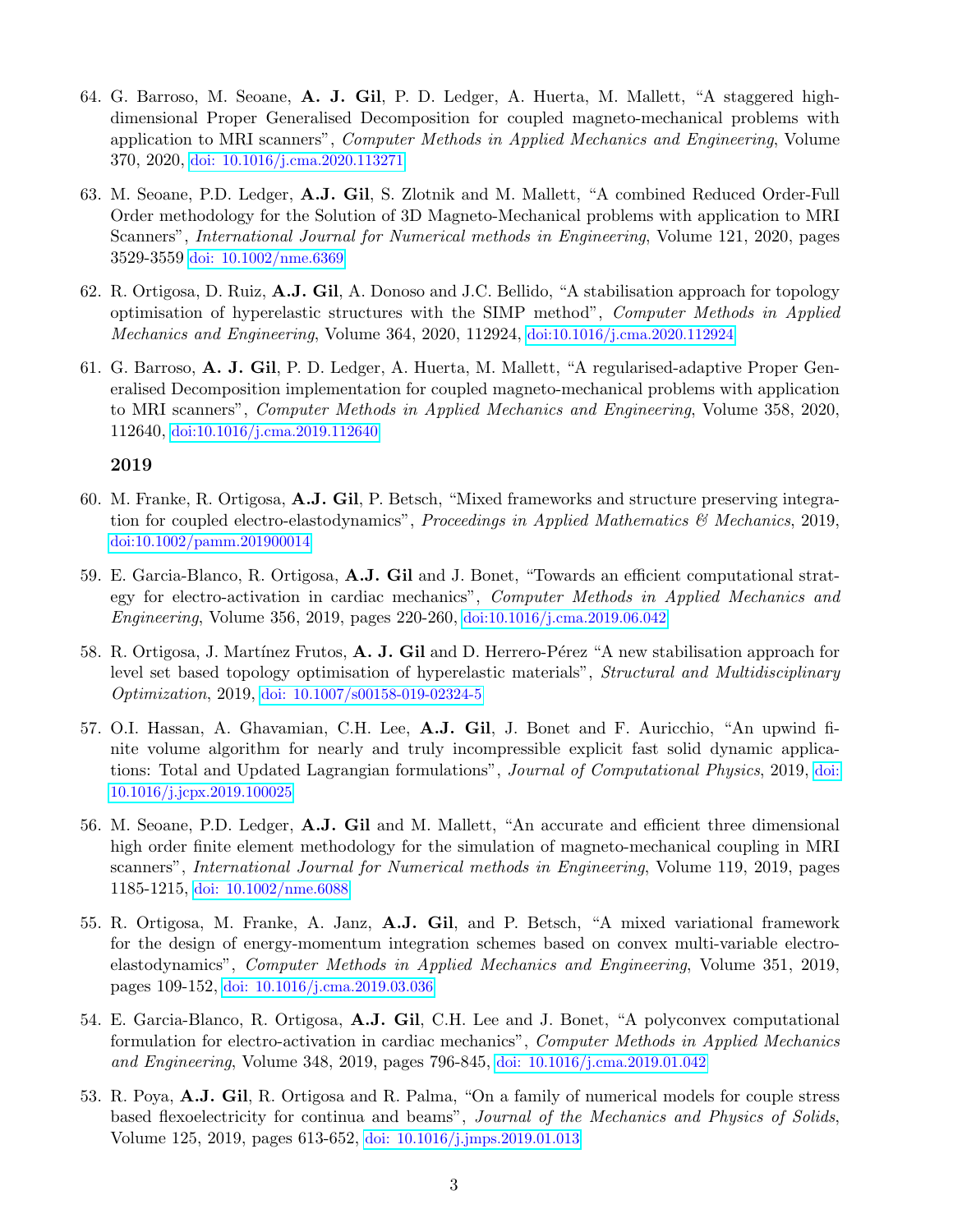52. C.H. Lee, A.J. Gil, A. Ghavamian and J. Bonet, "A Total Lagrangian upwind Smooth Particle Hydrodynamics algorithm for large strain explicit solid dynamics", Computer Methods in Applied Mechanics and Engineering, Volume 344, 2019, pages 209-250, [doi: 10.1016/j.cma.2018.09.033](https://www.sciencedirect.com/science/article/pii/S0045782518304857?via%3Dihub)

#### 2018

- 51. J. Haider, C.H. Lee, A.J. Gil, J. Bonet and A. Huerta, "An extended set of first-order hyperbolic conservation laws for large strain computational solid dynamics: An upwind cell centred Total Lagrangian scheme for nearly incompressible scenarios", Computer Methods in Applied Mechanics and Engineering, Volume 340, 2018, pages 684-727, [doi: 10.1016/j.cma.2018.06.010](https://www.sciencedirect.com/science/article/pii/S0045782518303086)
- 50. R. Ortigosa, M. Franke, A. Janz, A.J. Gil, and P. Betsch, "An energy-momentum time integration scheme based on a convex multi-variable framework for non-linear electro-elastodynamics", Computer Methods in Applied Mechanics and Engineering, Volume 339, 2018, pages 1-35, [doi:](https://www.sciencedirect.com/science/article/pii/S0045782518302007) [10.1016/j.cma.2018.04.021](https://www.sciencedirect.com/science/article/pii/S0045782518302007)
- 49. S. Bagwell, P.D. Ledger, A.J. Gil and M. Mallett, "Transient solutions to non-linear acoustomagneto-mechanical coupling for axisymmetric MRI scanner design", International Journal for Numerical Methods in Engineering, 2018, [doi: 10.1002/nme.5802](https://onlinelibrary.wiley.com/doi/abs/10.1002/nme.5802?af=R)
- 48. R. Poya, A.J. Gil, R. Ortigosa, R. Sevilla, J. Bonet and W. Wall, "A curvilinear high order finite element framework for electromechanics: from linearised electro-elasticity to massively deformable dielectric elastomers", Computer Methods in Applied Mechanics and Engineering, Volume 329, 2018, pages 75-117, [doi: 10.1016/j.cma.2017.09.020](http://www.sciencedirect.com/science/article/pii/S0045782517306503)
- 47. L. Yang, A.J. Gil, A. Arranz Carreño and J. Bonet, "Unified one-fluid formulation for incompressible flexible solids and multiphase flows: Application to hydrodynamics using the Immersed Structural Potential Method (ISPM)", International Journal for Numerical Methods in Fluids, Volume 86, 2018, pages 78-106, [doi: 10.1002/fld.4408](http://onlinelibrary.wiley.com/doi/10.1002/fld.4408/abstract)

- 46. S. Bagwell, P.D. Ledger, A.J. Gil, M. Mallett and M. Kruip, "A linearised hp-Finite Element framework for acousto-magneto-mechanical coupling in axisymmetric MRI scanners", International Journal for Numerical Methods in Engineering, Volume 112, Issue 10, 2017 pages 1323–1352, [doi:](http://onlinelibrary.wiley.com/doi/10.1002/nme.5559/full) [10.1002/nme.5559](http://onlinelibrary.wiley.com/doi/10.1002/nme.5559/full)
- 45. R. Poya, A.J. Gil and R. Ortigosa, "A high performance data parallel tensor contraction framework: Application to coupled electro-mechanics", *Computer Physics Communications*, Volume 216, 2017, pages 35-52, [doi: 10.1016/j.cpc.2017.02.016](http://www.sciencedirect.com/science/article/pii/S0010465517300681)
- 44. C.H. Lee, A.J. Gil, O. I. Ibrahim, J. Bonet and S. Kulasegaram, "A variationally consistent Streamline Upwind Petrov Galerkin Smooth Particle Hydrodynamics algorithm for large strain solid dynamics", Computer Methods in Applied Mechanics and Engineering, Volume 318, 2017, pages 514-536, [doi: 10.1016/j.cma.2017.02.002](http://www.sciencedirect.com/science/article/pii/S0045782516315201)
- 43. R. Ortigosa and A.J. Gil, "A computational framework for incompressible electromechanics based on convex multi-variable strain energies for geometrically exact shell theory", Computer Methods in Applied Mechanics and Engineering, Volume 317, 2017, pages 792-816, [doi: 10.1016/j.cma.2016.12.034](http://www.sciencedirect.com/science/article/pii/S004578251631444X)
- 42. C. Hesch, A.J. Gil, R. Ortigosa, M. Dittmann, C. Bilgen, P. Betsch, M. Franke, A. Janz and K. Weinberg, "A framework for polyconvex large strain phase-field methods to fracture", Computer Methods in Applied Mechanics and Engineering, Volume 317, 2017, pages 649-683, [doi:](http://www.sciencedirect.com/science/article/pii/S0045782516309677) [10.1016/j.cma.2016.12.035](http://www.sciencedirect.com/science/article/pii/S0045782516309677)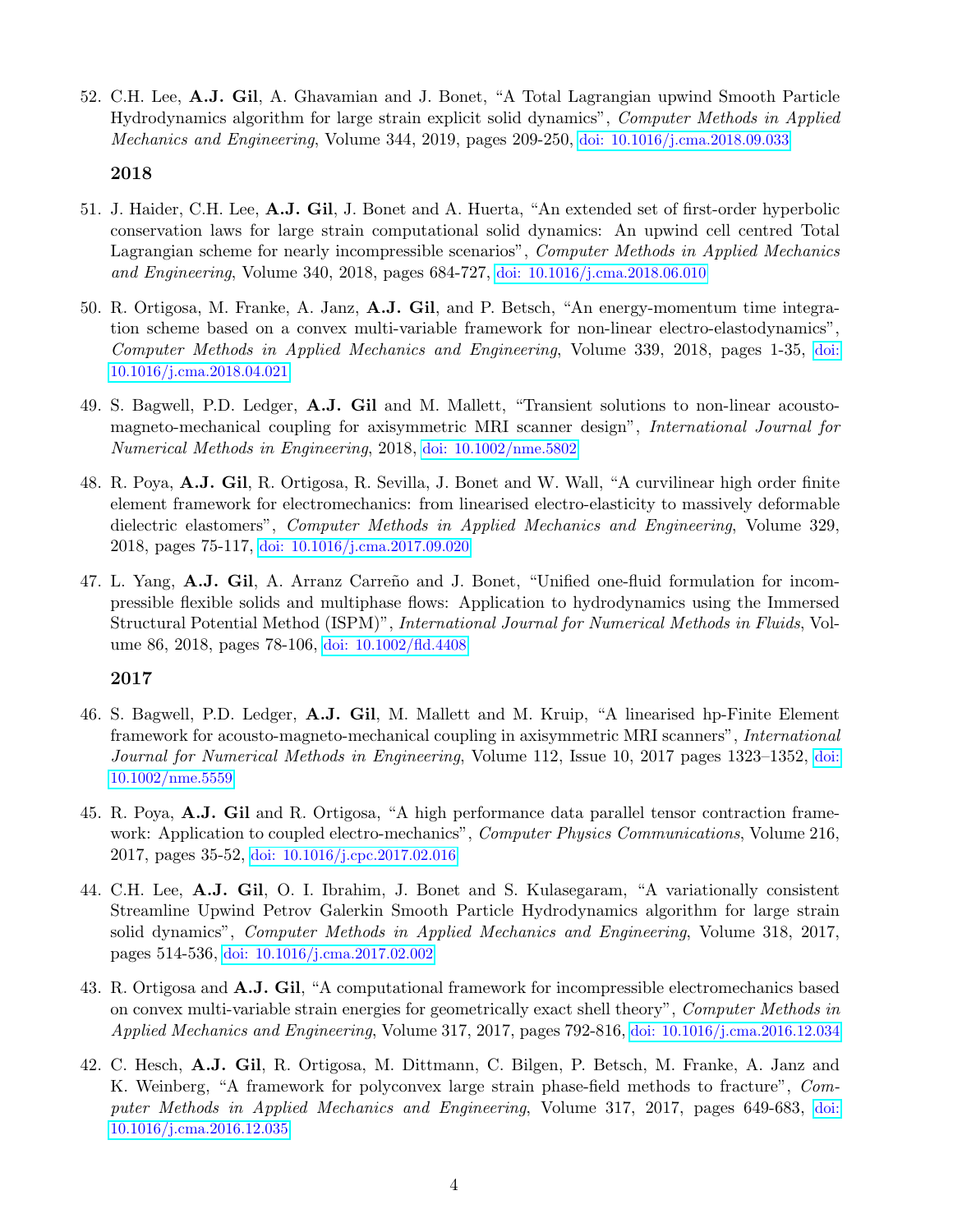- 41. R. Sevilla, A.J. Gil and M. Weberstadt, "A high-order stabilised finite element formulation for the Euler equations on deformable domains", Computers and Structures, Volume 181, 2017, pages 89-102, [doi: 10.1016/j.compstruc.2016.11.019](http://www.sciencedirect.com/science/article/pii/S0045794916313700)
- 40. J. Haider, C. H. Lee, A.J. Gil and J. Bonet, "A first order hyperbolic framework for large strain computational solid dynamics: An upwind cell centred Total Lagrangian scheme", International Journal for Numerical Methods in Engineering, Volume 109, 2017, pages 407-456, [doi:](http://onlinelibrary.wiley.com/doi/10.1002/nme.5293/full) [10.1002/nme.5293](http://onlinelibrary.wiley.com/doi/10.1002/nme.5293/full)

- 39. C.H. Lee, A.J. Gil, G. Greto, S. Kulasegaram and J. Bonet, "A new Jameson-Schmidt-Turkel Smooth Particle Hydrodynamics algorithm for large strain explicit fast dynamics", Computer Methods in Applied Mechanics and Engineering,Volume 311, 2016, pages 71-111, [doi: 10.1016/j.cma.2016.07.033](http://www.sciencedirect.com/science/article/pii/S0045782516304182)
- 38. R. Ortigosa, A.J. Gil and C.H. Lee, "A computational framework for large strain nearly and truly incompressible electromechanics based on convex multi-variable strain energies", Computer Methods in Applied Mechanics and Engineering, Volume 310, 2016, pages 297-334, [doi: 10.1016/j.cma.2016.06.025](http://www.sciencedirect.com/science/article/pii/S0045782516302286)
- 37. R. Ortigosa and A.J. Gil, "A new framework for large strain electromechanics based on convex multi-variable strain energies: Conservation laws, hyperbolicity and extension to electro-magnetomechanics", Computer Methods in Applied Mechanics and Engineering, Volume 309, 2016, pages 202-242, [doi: 10.1016/j.cma.2016.05.019](http://www.sciencedirect.com/science/article/pii/S0045782516303991)
- 36. R. Poya, R. Sevilla and A.J. Gil, "A unified approach for a posteriori high-order curved mesh generation using solid mechanics", Computational Mechanics, Volume 58, Issue 3, 2016, pages 457-490, [doi: 10.1007/s00466-016-1302-2](http://link.springer.com/article/10.1007/s00466-016-1302-2).
- 35. J. Bonet, A.J. Gil and R. Ortigosa, "On a tensor cross product based formulation of large strain solid mechanics", International Journal of Solids and Structures, Volume 84, 2016, pages 49-63, [doi:](http://www.sciencedirect.com/science/article/pii/S0020768315005302) [10.1016/j.ijsolstr.2015.12.030](http://www.sciencedirect.com/science/article/pii/S0020768315005302)
- 34. R. Ortigosa and A.J. Gil, "A new framework for large strain electromechanics based on convex multi-variable strain energies: Finite Element discretisation and computational implementation", Computer Methods in Applied Mechanics and Engineering, Volume 302, 2016, pages 329-360, [doi:](http://www.sciencedirect.com/science/article/pii/S0045782515004090) [10.1016/j.cma.2015.12.007](http://www.sciencedirect.com/science/article/pii/S0045782515004090)
- 33. A.J. Gil and R. Ortigosa, "A new framework for large strain electromechanics based on convex multi-variable strain energies: variational formulation and material characterisation", Computer Methods in Applied Mechanics and Engineering, Volume 302, 2016, pages 293-328, [doi:](http://www.sciencedirect.com/science/article/pii/S0045782515004168) [10.1016/j.cma.2015.11.036](http://www.sciencedirect.com/science/article/pii/S0045782515004168)
- 32. P.D. Ledger, A.J. Gil, R. Poya, I. Wilkinson, M. Kruip and S. Bagwell, "Solution of an industrially relevant coupled magneto-mechanical problem set on an axisymmetric domain", Applied Mathematical Modelling, Volume 40, 2016, pages 1959-1971, [doi: 10.1016/j.apm.2015.09.030](http://www.sciencedirect.com/science/article/pii/S0307904X15005648)
- 31. A.J. Gil, C. H. Lee, J. Bonet and R. Ortigosa, "A first order hyperbolic framework for large strain computational solid dynamics. Part II: Total Lagrangian compressible, nearly incompressible and truly incompressible elasticity", *Computer Methods in Applied Mechanics and Engineering*, Volume 300, 2016, 146-181, [doi: 10.1016/j.cma.2015.11.010](http://www.sciencedirect.com/science/article/pii/S0045782515003631)
- 30. D. Jin, P.D. Ledger and A.J. Gil, "hp-Finite Element solution of coupled stationary Magnetohydrodynamics problems including magnetostrictive effects", Computers and Structures, Volume 164, 2016, 161-180, [doi: 10.1016/j.compstruc.2015.11.008](http://www.sciencedirect.com/science/article/pii/S0045794915003053)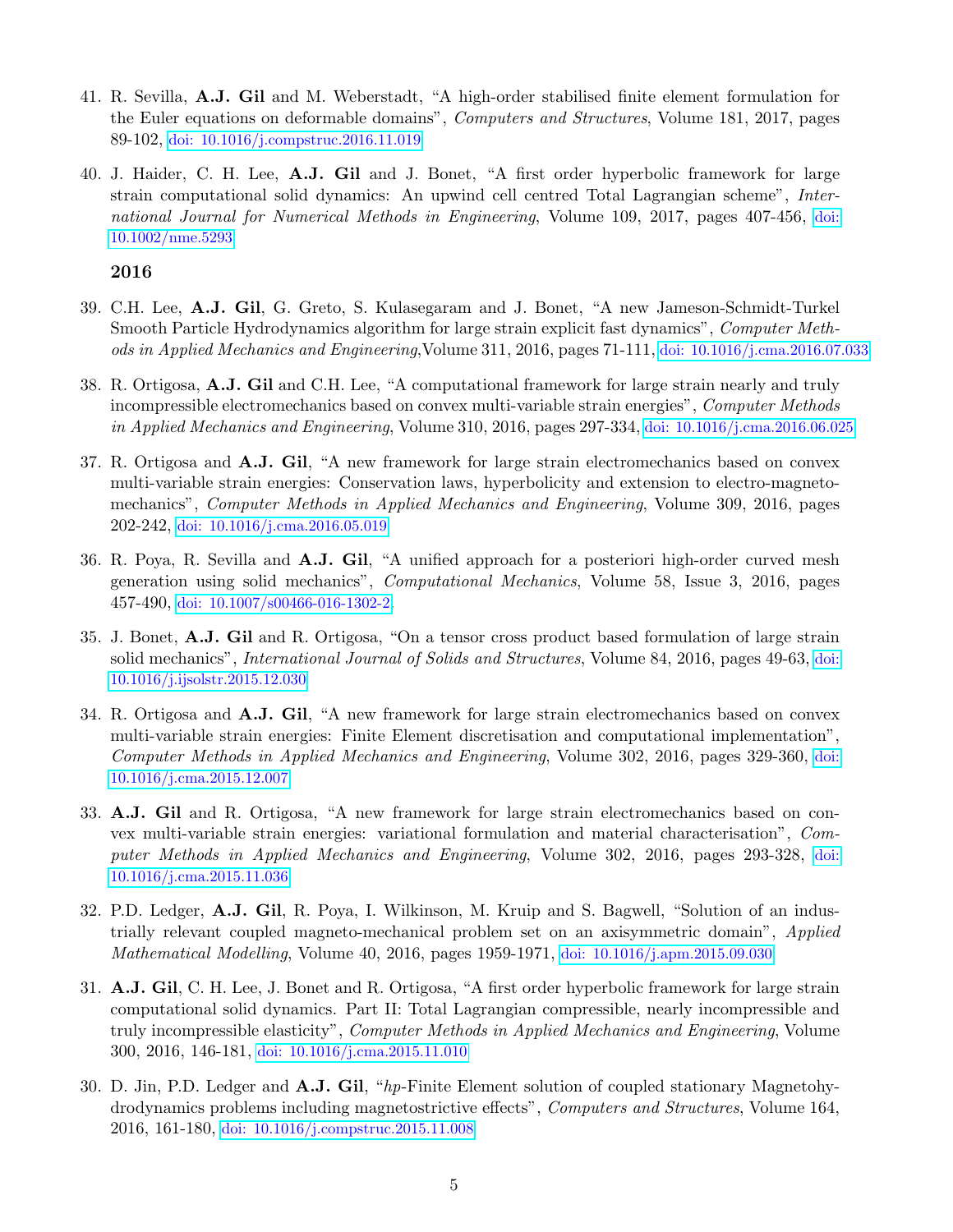29. R. Ortigosa, A.J. Gil, J. Bonet and C. Hesch, "A computational framework for polyconvex large strain elasticity for geometrically exact beam theory", Computational Mechanics, Volume 57, 2016, pages 277-303, [doi: 10.1007/s00466-015-1231-5](http://link.springer.com/article/10.1007%2Fs00466-015-1231-5#page-1).

### 2015

- 28. M. Aguirre, A.J. Gil, J. Bonet and C. H. Lee, "An upwind vertex centred finite volume solver for Lagrangian solid dynamics", Journal of Computational Physics, Volume 300, 2015, pages 387-422, [doi: 10.1016/j.jcp.2015.07.029](http://www.sciencedirect.com/science/article/pii/S002199911500474X).
- 27. R. Poya, A.J. Gil and P.D. Ledger, "A computational framework for the analysis of linear piezoelectric beams using hp-FEM", Computers and Structures, Volume 152, 2015, pages 155-172, [doi:](http://www.sciencedirect.com/science/article/pii/S0045794915000218) [10.1016/j.compstruc.2015.01.012](http://www.sciencedirect.com/science/article/pii/S0045794915000218).
- 26. J. Bonet, A.J. Gil, C. H. Lee, M. Aguirre and R. Ortigosa, "A first order hyperbolic framework for large strain computational solid dynamics. Part I: Total Lagrangian isothermal elasticity", Computer Methods in Applied Mechanics and Engineering, Volume 283, 2015, pages 689-732, [doi:](http://www.sciencedirect.com/science/article/pii/S0045782514003478) [10.1016/j.cma.2014.09.024](http://www.sciencedirect.com/science/article/pii/S0045782514003478).
- 25. J. Bonet, A.J. Gil and R. Ortigosa, "A computational framework for polyconvex large strain elasticity", Computer Methods in Applied Mechanics and Engineering, Volume 283, 2015, pages 1061-1094, [doi: 10.1016/j.cma.2014.10.002](http://www.sciencedirect.com/science/article/pii/S0045782514003636).

### 2014

- 24. C. Hesch, A.J. Gil, A. Arranz Carreño, J. Bonet and P. Betsch, "A mortar approach for fluidstructure interaction problems: immersed strategies for deformable and rigid bodies", Computer Methods in Applied Mechanics and Engineering, Volume 278, 2014, pages 853-882, [doi: 10.1016/j.cma.2014.06.004](http://www.sciencedirect.com/science/article/pii/S0045782514001893).
- 23. A.J. Gil, C. H. Lee, J. Bonet and M. Aguirre, "A stabilised Petrov-Galerkin formulation for linear tetrahedral elements in compressible, nearly incompressible and truly incompressible fast dynamics", Computer Methods in Applied Mechanics and Engineering, Volume 276, 2014, pages 659-690, [doi: 10.1016/j.cma.2014.04.006](http://www.sciencedirect.com/science/article/pii/S0045782514001315).
- 22. M. Aguirre, A.J. Gil, J. Bonet and A. Arranz Carreño, "A vertex centred finite volume Jameson-Schmidt-Turkel (JST) algorithm for a mixed conservation formulation in solid dynamics", Journal of Computational Physics, Volume 259, 2014, pages 672-699, [doi: 10.1016/j.jcp.2013.12.012](http://dx.doi.org/10.1016/j.jcp.2013.12.012).
- 21. D. Jin, P.D. Ledger and A.J. Gil, "An hp-fem framework for the simulation of electrostrictive and magnetostrictive materials", Computers and Structures, Volume 133, 2014, pages 131-148, [doi:](http://dx.doi.org/10.1016/j.compstruc.2013.10.009) [10.1016/j.compstruc.2013.10.009](http://dx.doi.org/10.1016/j.compstruc.2013.10.009).
- 20. C.H. Lee, A.J. Gil and J. Bonet, "Development of a stabilised Petrov-Galerkin Formulation for Conservation Laws in Lagrangian Fast Solid Dynamics", Computer Methods in Applied Mechanics and Engineering, Volume 268, 2014, pages 40-64, [doi: 10.1016/j.cma.2013.09.004](http://www.sciencedirect.com/science/article/pii/S0045782513002296).

- 19. K. Izian, C.H. Lee, A.J. Gil and J. Bonet, "A Two-Step Taylor-Galerkin method for explicit solid dynamics", Engineering Computations, Volume 31, Issue 3, pages 366-387, 2013, [doi: 10.1108/EC-](http://www.emeraldinsight.com/journals.htm?articleid=17110712)[12-2012-0319](http://www.emeraldinsight.com/journals.htm?articleid=17110712).
- 18. A.J. Gil, A. Arranz Carreño, J. Bonet and O. Hassan, "An enhanced Immersed Structural Potential Method for fluid-structure interaction", Journal of Computational Physics, Volume 250, 2013, pages 178-205, [doi: 10.1016/j.jcp.2013.05.011.](http://www.sciencedirect.com/science/article/pii/S0021999113003422)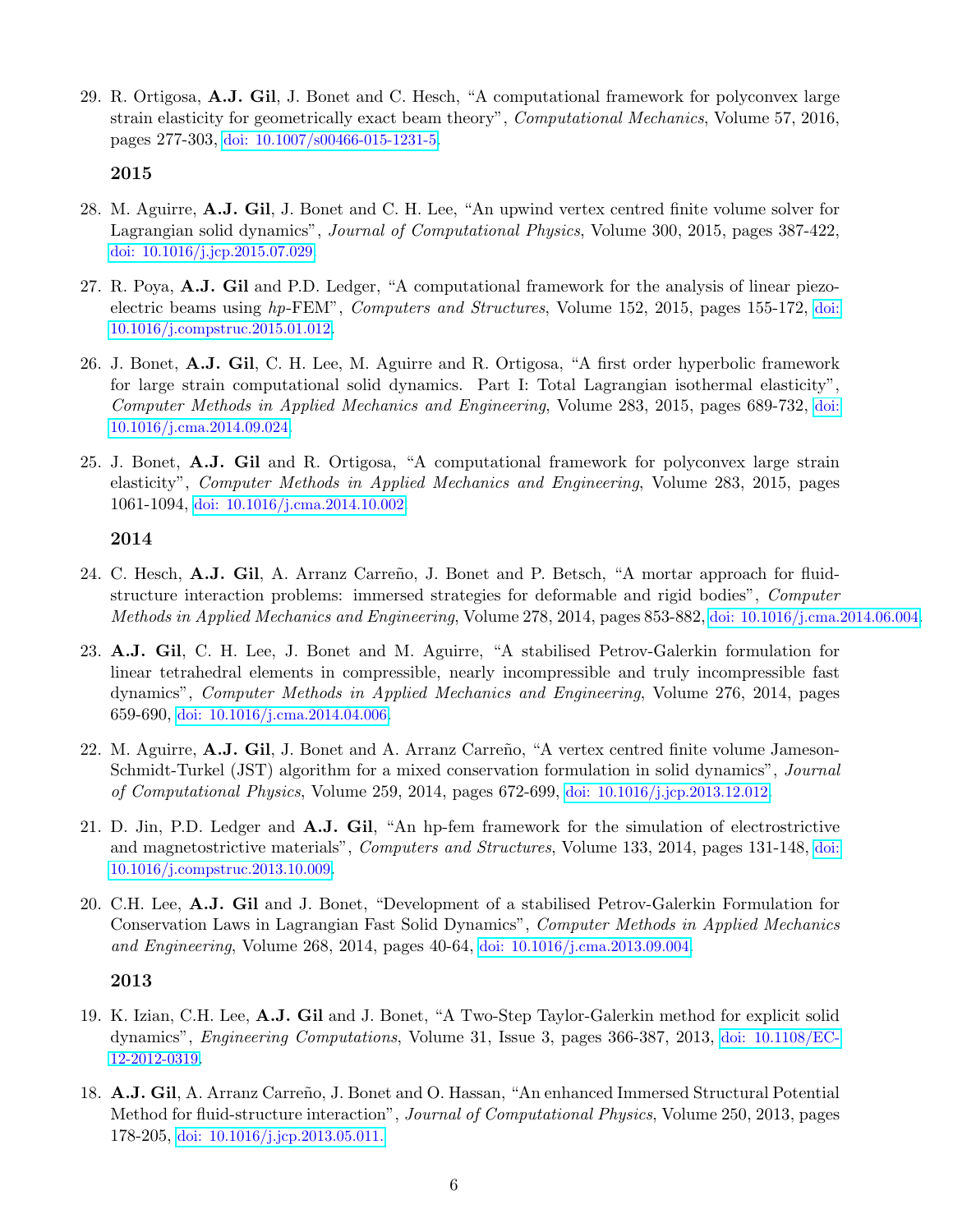- 17. A.J. Gil and P.D. Ledger, "A coupled hp-finite element scheme for the solution of two-dimensional electrostrictive materials", International Journal for Numerical Methods in Engineering, Volume 91, Issue 11, 2012, pages 1158-1183, [doi: 10.1002/nme.4308.](http://onlinelibrary.wiley.com/doi/10.1002/nme.4308/abstract)
- 16. C. Hesch, A.J. Gil, A. Arranz Carreño and J. Bonet, "On continuum immersed strategies for fluid-structure interaction", Computer Methods in Applied Mechanics and Engineering, Volumes 247-248, 2012, pages 51-64, [doi: 10.1016/j.cma.2012.07.021.](http://www.sciencedirect.com/science/article/pii/S0045782512002447)
- 15. C.H. Lee, A.J. Gil and J. Bonet, "Development of a cell centred upwind finite volume algorithm for a new conservation law formulation in structural dynamics", Computers and Structures, Volume 118, 2012, pages 13-38, [doi: 10.1016/j.compstruc.2012.12.008.](http://www.sciencedirect.com/science/article/pii/S0045794912003215)

# 2011

14. A.J. Gil, A. Arranz Carreño, J. Bonet and O. Hassan, "The Immersed Structural Potential Method for haemodynamic applications", Journal of Computational Physics, Volume 229, Issue 22, 2011, pages 8613-8641, [doi: 10.1016/j.jcp.2010.08.005.](http://www.sciencedirect.com/science/article/pii/S0021999110004420)

# 2010

- 13. F. Scarpa, S. Adhikari, A.J. Gil and C. Remillat, "The bending of single layer graphene sheets: lattice versus continuum approach", Nanotechnology, Volume 21, Issue 12, 9pp, 2010, [doi: 10.1088/0957-](http://iopscience.iop.org/0957-4484/21/12/125702) [4484/21/12/125702.](http://iopscience.iop.org/0957-4484/21/12/125702)
- 12. A.J. Gil, S. Adhikari, F. Scarpa and J. Bonet, "The formation of wrinkles in single-layer graphene sheets under nanoindentation", *Journal of Physics Condensed Matter*, Volume 22, 6pp, 2010, [doi:](http://iopscience.iop.org/0953-8984/22/14/145302) [10.1088/0953-8984/22/14/145302.](http://iopscience.iop.org/0953-8984/22/14/145302)

# 2009

- 11. A.J. Gil, R.V. Curtis, J. Bonet, T. Coward, "Finite Element SuperPlastic Forming (FE-SPF) of patient-specific maxillofacial prostheses", International Journal for Numerical Methods in Biomedical Engineering, Volume 26, Issue 1, 2009, pages 139-155 [doi: 10.1002/cnm.1255.](http://onlinelibrary.wiley.com/doi/10.1002/cnm.1255/abstract )
- 10. J.L. Curiel Sosa and A.J. Gil, "Analysis of a continuum-based beam element in the framework of explicit FEM", Finite Elements in Analysis and Design, Volume 45, Issues 8-9, 2009, pages 583-591, [doi: 10.1016/j.finel.2009.03.003.](http://www.sciencedirect.com/science/article/pii/S0168874X09000481)

# 2008

- 9. C. Wood, A.J. Gil, O. Hassan and J. Bonet, "A partitioned coupling approach for dynamic fluid-structure interaction with applications to biological membranes", *International Journal for* Numerical Methods in Fluids, Volume 57, Issue 5, 2008, pages 555-581, [doi: 10.1002/fld.1815.](http://onlinelibrary.wiley.com/doi/10.1002/fld.1815/abstract)
- 8. C. Wood, A.J. Gil, O. Hassan and J. Bonet, "Partitioned block Gauss-Seidel coupling for dynamic fluid-structure interaction", Computers and Structures, Volume 88, Issues 23-24, 2010, pages 1367- 1382, [doi: 10.1016/j.compstruc.2008.08.005.](http://www.sciencedirect.com/science/article/pii/S0045794908001946)
- 7. A.J. Gil, J. Bonet, J. Silla and O. Hassan , "A discrete geometric conservation law (DGCL) for a cell vertex finite volume algorithm on moving domains", International Journal for Numerical Methods in Biomedical Engineering, Volume 26, Issue 6, 2008, pages 770-779, [doi: 10.1002/cnm.1180.](http://onlinelibrary.wiley.com/doi/10.1002/cnm.1180/abstract)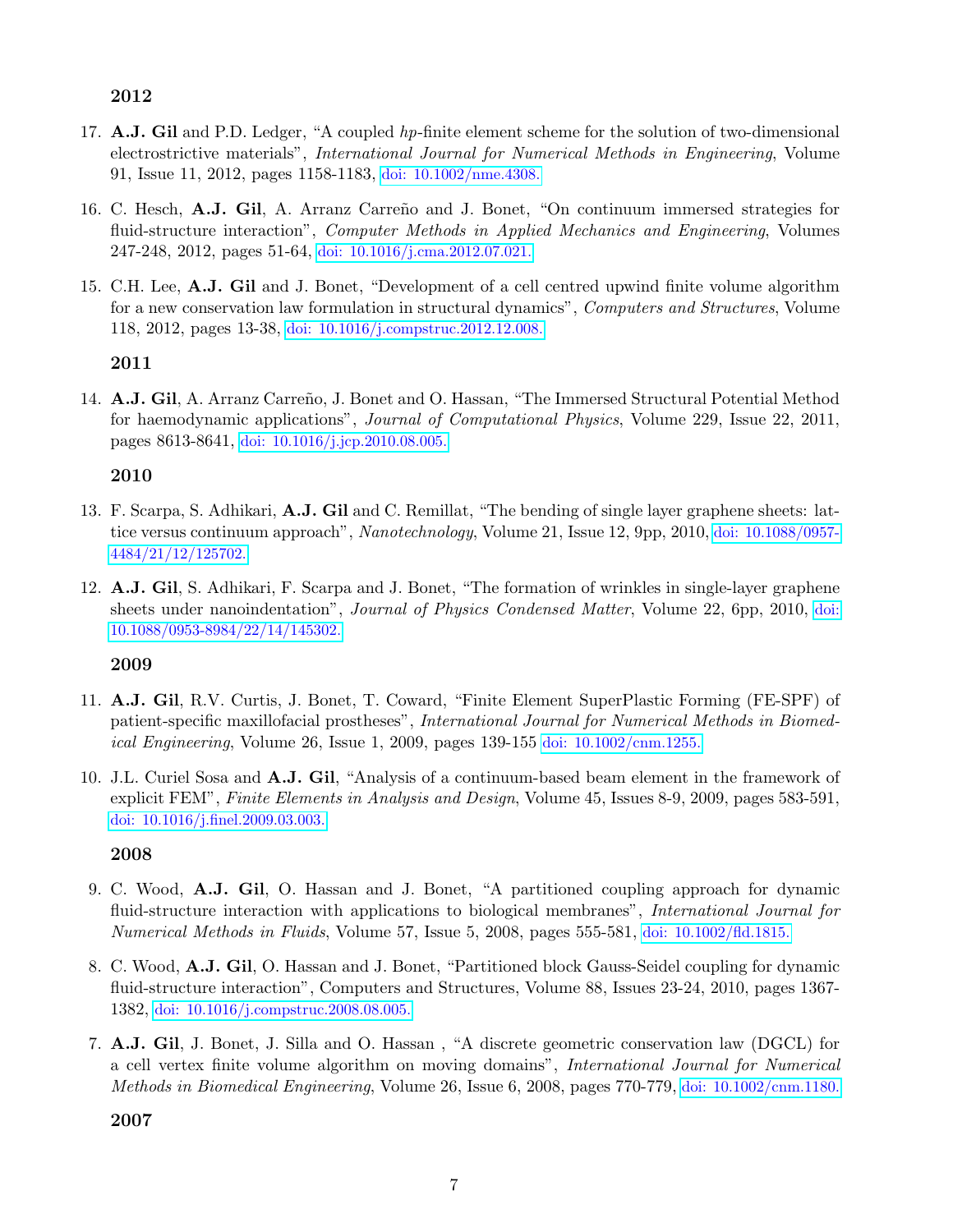- 6. A.J. Gil and J. Bonet, "Finite Element Analysis of partly wrinkled reinforced prestressed membranes",Computational Mechanics, Volume 40, Issue 3, 2007, pages 595-615, [doi: 10.1007/s00466-](http://link.springer.com/article/10.1007%2Fs00466-006-0129-7) [006-0129-7.](http://link.springer.com/article/10.1007%2Fs00466-006-0129-7)
- 5. Z. Zhang, A.J. Gil, O. Hassan and K. Morgan, "The simulation of 3D unsteady incompressible flows with moving boundaries on unstructured meshes", *Computers and Fluids*, Volume 37, Issue 5, 2007, pages 620-631, [doi: 10.1016/j.compfluid.2007.07.013.](http://www.sciencedirect.com/science/article/pii/S0045793007001211)

- 4. A.J. Gil and J. Bonet, "Finite Element Analysis of prestressed structural membranes", Finite Elements in Analysis and Design, Volume 42, Issues 8-9, May 2006, pages 683-697, [doi: 10.1016/j.finel.2005.10.009.](http://www.sciencedirect.com/science/article/pii/S0168874X05001459)
- 3. A.J. Gil, "Structural Analysis of prestressed Saint Venant-Kirchhoff hyperelastic membranes subjected to moderate strains", Computers and Structures, Volume 84, Issues 15-16, June 2006, pages 1012-1028, [doi: 10.1016/j.compstruc.2006.02.009.](http://www.sciencedirect.com/science/article/pii/S0045794906000277)
- 2. J. Bonet, A.J. Gil, R.D. Wood, R. Said and R.V. Curtis , "Simulating superplastic forming", Computer Methods in Applied Mechanics and Engineering, Volume 195, Issues 48-49, October 2006, pages 6580-6603, [doi: 10.1016/j.cma.2005.03.012.](http://www.sciencedirect.com/science/article/pii/S0045782505004767)
- 1. A.J. Gil, Z. Zhang, O. Hassan and K. Morgan, "Parallel multigrid detached eddy simulation algorithm for three-dimensional unsteady incompressible flows on unstructured meshes", Journal of Aerospace Engineering, Volume 19, Issue 4, October 2006, pages 271-280, [doi: 10.1061/\(ASCE\)0893-](http://ascelibrary.org/doi/abs/10.1061/(ASCE)0893-1321(2006)19%3A4(271)) [1321\(2006\)19:4\(271\).](http://ascelibrary.org/doi/abs/10.1061/(ASCE)0893-1321(2006)19%3A4(271))

# V. Conference publications.

- 147. V.N. Khiem and **A.J. Gil**, "A data-driven statistical learning framework with generalization guarantees", In proceedings of the GAMM Conference, Aachem, Germany, 2022.
- 146. N. Ellmer, A.J. Gil, M. Hossain, R. Ortigosa, J. Martinez-Frutos and F. Chinesta, "In-silico characterisation, topology optimisation and design of Electro Active Polymer based soft robots", EUROMECH Colloquium on Mechanics of Soft Active Polymers, 24 – 26 August 2022, Southampton University, Southampton, United Kingdom.
- 145. A. Khayyer, Y. Shimizu, C. H. Lee, K. Kinuta, A.J. Gil, H. Gotoh and J. Bonet, "δ-ULSPH: Updated Lagrangian SPH structure model enhanced through incorporation of δ-SPH density diffusion term". SPHERIC workshop, Catania, Italy, June, 2022.
- 144. C. H. Lee, P.R. Refachinho de Campos, A.J. Gil and J. Bonet, "A Novel Updated Reference Lagrangian Smooth Particle Hydrodynamics algorithm for large strain solid dynamics". SPHERIC workshop, Catania, Italy, June, 2022.
- 143. S. Miah, P.D. Ledger, A.J. Gil and M. Mallet, "Reduced order modelling using neural networks for predictive modelling of 3D-magneto-mechanical problems with application to magnetic resonance imaging scanners". In proceedings of the UK-ACM Conference, Nottingham, 2022.
- 142. K. Lakshmanan, F. Auricchio, A.J. Gil and F. Tessicini, "Predictive Maintenance of an External Gear Pump using Machine Learning algorithms". In proceedings of the 2022 IEEE Global Fluid Power PhD Symposium, Napoli, Italy, 2022.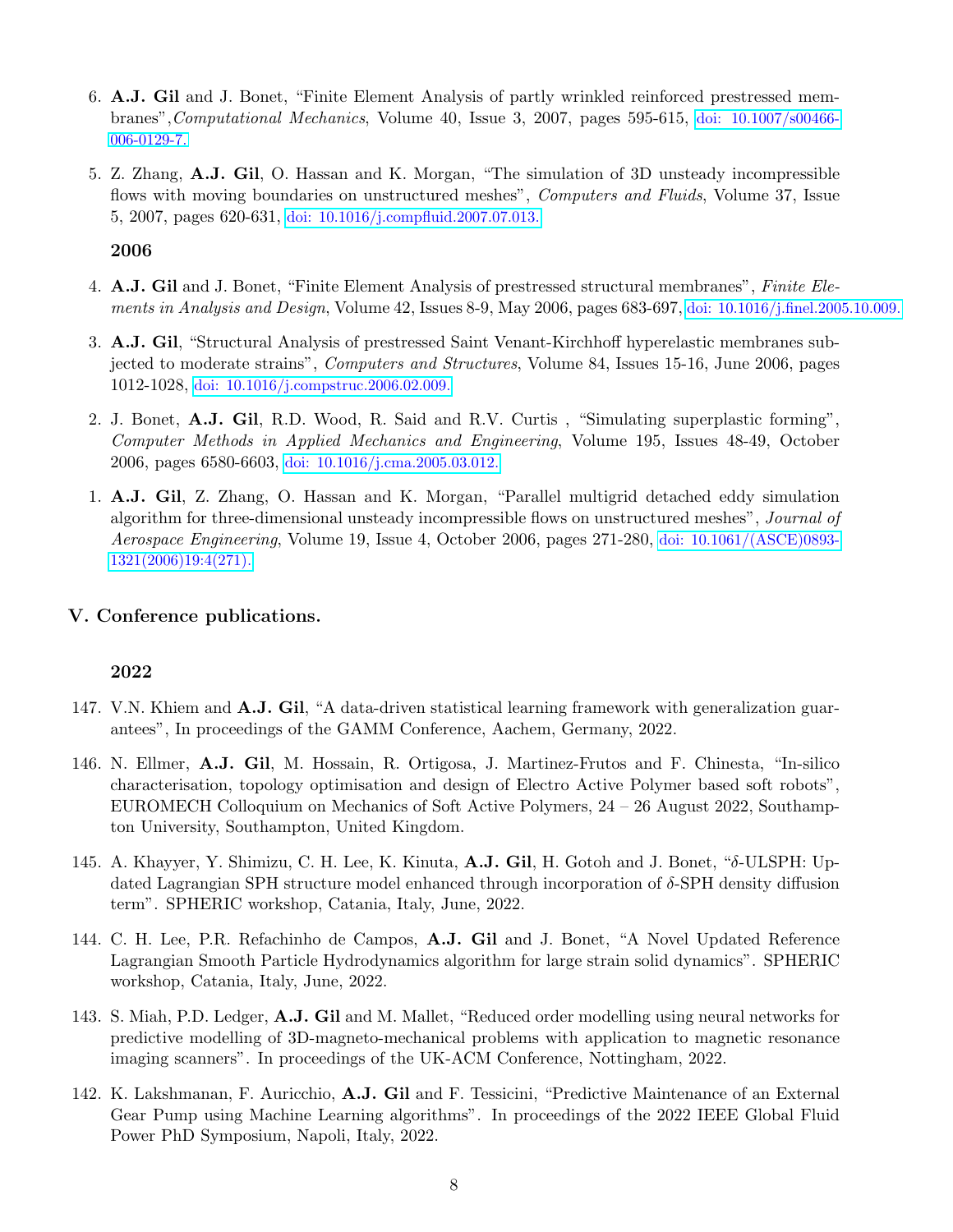- 141. R. Pfefferkon, A.J. Gil, R. Ortigosa and P. Betsch "Energy-momentum Preserving Time Integration Schemes for Petrov-Galerkin EAS Mixed Finite Elements". In Proceedings of the 8<sup>th</sup> European Congress on Computational Methods in Applied Sciences and Engineering, Oslo, Norway, June 5-9, 2022.
- 140. R. Ortigosa, J. Martínez-Frutos and A.J. Gil, "Topology optimisation of robust flexoelectric energy harvesters at finite strains". In Proceedings of the  $8<sup>th</sup>$  European Congress on Computational Methods in Applied Sciences and Engineering, Oslo, Norway, June 5-9, 2022.
- 139. A.J. Gil, R. Ortigosa, J. Martínez-Frutos, M. Horák and M. Kružik, "On the formulation and computational implementation of polyconvex electro-mechanics: phenomenologically invariant-based approaches and homogenised rank-n models". In Proceedings of the 8th European Congress on Computational Methods in Applied Sciences and Engineering, Oslo, Norway, June 5-9, 2022.
- 138. J. Martínez-Frutos, R. Ortigosa, A.J. Gil, "Programming shape-morphology of dielectric elastomers through multifunctional Topology Optimisation". In Proceedings of the  $8<sup>th</sup>$  European Congress on Computational Methods in Applied Sciences and Engineering, Oslo, Norway, June 5-9, 2022.

- 137. C.J. Runcie, C.H. Lee, J. Haider, P. Grassl, A.J. Gil and J. Bonet , "An Upwind Vertex Centred Finite Volume Algorithm for Large Strain Contact Dynamics". In proceedings of the UK-ACM Conference, Loughborough, 2021.
- 136. P.R. Refachinho de Campos, A.J. Gil, C. H. Lee, A. Huerta and M. Giacomini, "An Entropy Stable Incremental Updated Lagrangian Smooth Particle Hydrodynamics Algorithm For Fast Solid Dynamics". In proceedings of the UK-ACM Conference, Loughborough, 2021.
- 135. T.B.J. Di Giusto, A.J. Gil, C. H. Lee, A. Huerta and M. Giacomini. "A novel Arbitrary Lagrangian Eulerian formulation for a system of first order conservation laws in fast solid dynamics". In proceedings of the UK-ACM Conference, Loughborough, 2021.
- 134. J. Martinez-Frutos, R. Ortigosa and A.J. Gil, "Optimal design of electrode meso-arquitecture for shape morphing dielectric elastomers". In proceedings of VI ECCOMAS Young Investigators Conference YIC2021, July 2021, Valencia, Spain.
- 133. N. Nama, M. Aguirre, R. Ortigosa, A.J. Gil, J.D. Humphrey and C. A. Figureoa, "Comparison of nonlinear membrane, shell and 3D formulations for vascular biomechanics". In proceedings of the Summer Biomechanics, Bioengineering and Biotransport Conference, June 14-18, Virtual, 2021.

- 132. N. Nama, M. Aguirre, R. Ortigosa, J. Martínez-Frutos, A.J. Gil and C. A. Figureoa, "Comparison of membrane, shell, and 3D solid formulations for arterial wall modelling". In proceedings of the 14th World Congress on Computational Mechanics, Paris, France, 2020.
- 131. K. Lakshmanan, F. Auricchio, A.J. Gil and F. Tessicini, "A fault diagnosis and prognosis methodology for a pressure-based external gear pump with the use of Machine Learning classification algorithms, Support Vector Machine and Multilayer Perceptron". In proceedings of the 14<sup>th</sup> World Congress on Computational Mechanics, Paris, France, 2020.
- 130. P.R. Refachinho de Campos, A.J. Gil, C. H. Lee, A. Huerta and M. Giacomini, "Stabilised Updated Lagrangian SPH for fast solid dynamics". In proceedings of the  $14<sup>th</sup>$  World Congress on Computational Mechanics, Paris, France, 2020.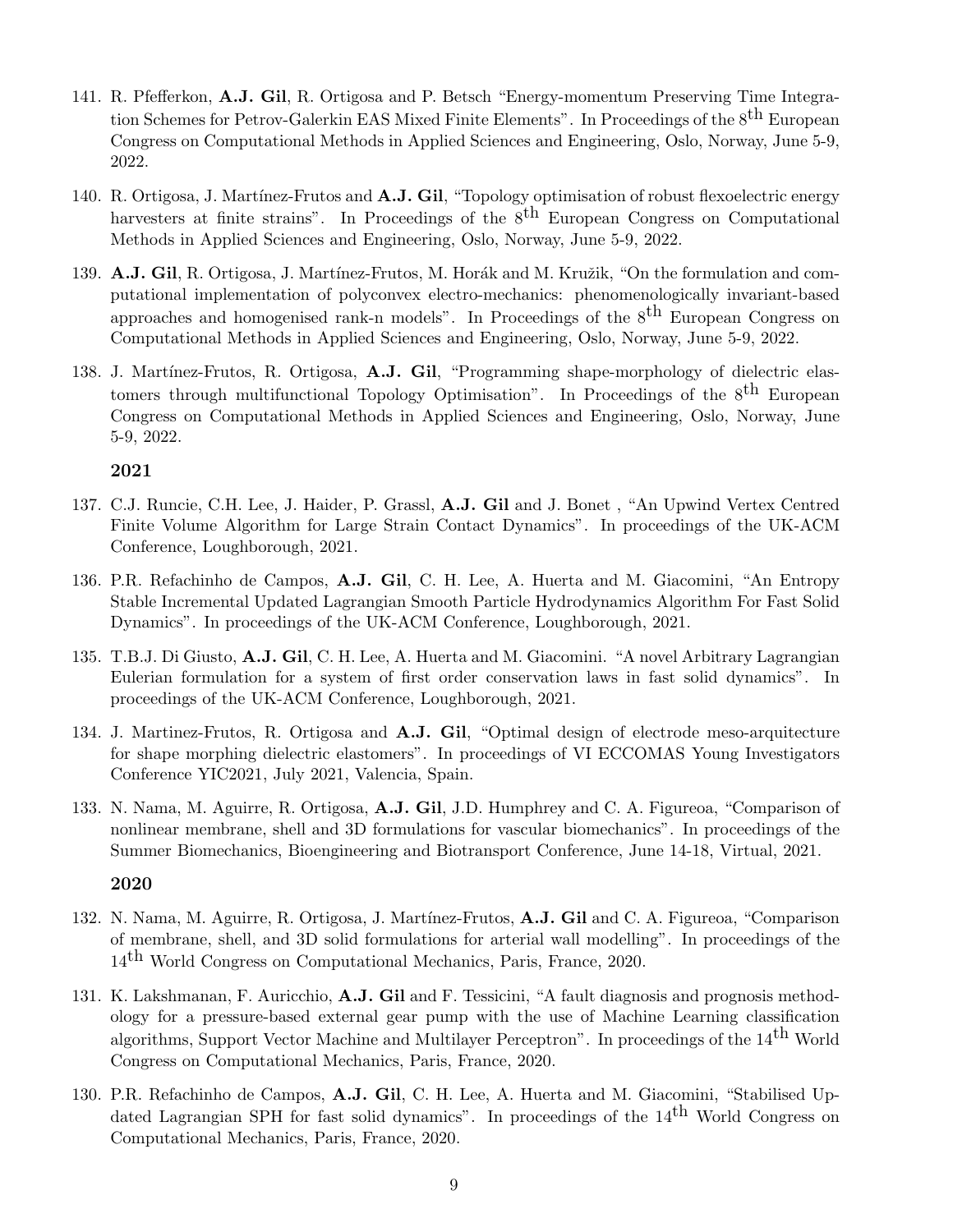- 129. T.B.J. Di Giusto, A.J. Gil, C. H. Lee, A. Huerta and M. Giacomini, "Coupling materials for fluid-structure interactions in OPENFOAM". In proceedings of the  $14<sup>th</sup>$  World Congress on Computational Mechanics, Paris, France, 2020.
- 128. C. J. Runcie, C.H. Lee, P. Grassl, A.J. Gil and J. Bonet, "An Upwind Vertex Centred Finite Volume Algorithm for Computational Contact Mechanics". In proceedings of the 14th World Congress on Computational Mechanics, Paris, France, 2020.
- 127. M. Franke, R. Ortigosa, A.J. Gil and P. Betsch, "Energy-momentum scheme for nonlinear thermoelectro-elastodynamics". In proceedings of the  $14<sup>th</sup>$  World Congress on Computational Mechanics, Paris, France, 2020.
- 126. J. Forner-Escrig, Roberto Palma and A.J. Gil, "Computational modelling of thermoelectricity in phase change memory cells". In proceedings of the  $17<sup>th</sup>$  European Mechanics of Materials Conference, 27-29 May, Madrid, Spain, 2020.
- 125. J. Forner-Escrig, A.J. Gil, Rosa Mondrag'on and Roberto Palma, "Numerical modelling of thermomechanical phase change in nanoparticles". In proceedings of the  $17<sup>th</sup>$  European Mechanics of Materials Conference, 27-29 May, Madrid, Spain, 2020.
- 124. F. J. Marín, A.J. Gil, R. Ortigosa and J. Martínez-Frutos, "Large strain electro-mechanics based on convex multi-variable strain energies and application to composite materials". In proceedings of the 17th European Mechanics of Materials Conference, 27-29 May, Madrid, Spain, 2020.
- 123. C. Runcie, C.H. Lee, P. Grasl, A.J. Gil and J. Bonet, "An upwind vertex centred finite volume algorithm for computational contact mechanics". In proceedings of the UKACM 2020 Conference on Computational Mechanics, Loughborough University, UK, 2020, [doi: 10.17028/rd.lboro.12102546.v1](https://doi.org/10.17028/rd.lboro.12102546.v1).
- 122. K. Lakshmanan, F. Auricchio, A.J. Gil and F. Tessicini, "A fault diagnosis methodology for a pressure-based external gear pump with the use of Machine Learning classification algorithms, Support Vector Machine and Multilayer Perceptron". In proceedings of the UKACM 2020 Conference on Computational Mechanics, Loughborough University, UK, 2020, [doi: 10.17028/rd.lboro.12097668.v1](https://doi.org/10.17028/rd.lboro.12097668.v1).

- 121. A.J. Gil, R. Ortigosa, R. Poya, "A new convex multivariable framework for electromechanics". In proceedings of the ECCOMAS conference on complex materials, Glasgow, UK, October 2019.
- 120. C.H. Lee, A.J. Gil and J. Bonet, "A fluid inspired computational framework for large strain computational solid dynamics". In proceedings of the ECCOMAS Multi-scale Computational Methods for Solids and Fluids, Bosnia, 16-19 September 2019.
- 119. A. Ghavamian, C.H. Lee, A.J. Gil, T. Heuze, J. Bonet and L. Stainier, "An entropy-stable Smooth Particle Hydrodynamics algorithm for large strain thermoelasticity". In proceedings of the VI International Conference on Particle-Based methods, Barcelona, Spain, 28-30 October 2019.
- 118. A.J. Gil, R. Ortigosa, E. Garcia-Blanco and J. Bonet, "On the use of mixed formulations for computational polyconvexity and multi-variable convexity", Modern Finite Element Technologies, Germany, 1-3 July 2019.
- 117. M. Seoane, P.D. Ledger, A.J. Gil and M. Mallett, "A hp-Finite Element Formulation for the Simulation of 3D Magneto-Mechanical Problems with Application to MRI Scanners". In Proceedings of 22<sup>nd</sup> International Conference on the Computation of Electromagnetic Fields, Paris, France, July 15-19 2019.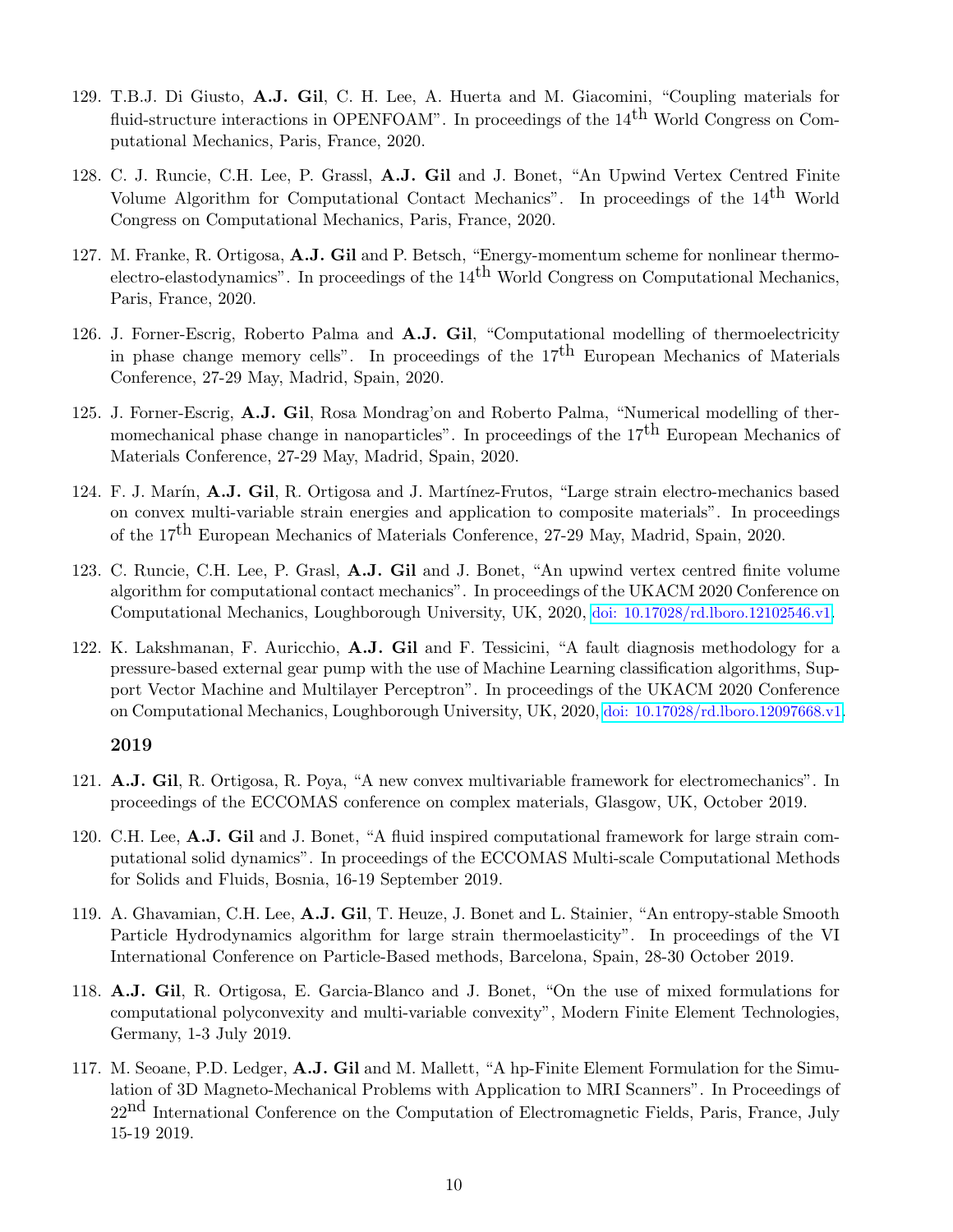- 116. R. Ortigosa, J. Martínez-Frutos, A.J. Gil and D. Herrero-Pérez"A new stabilisation approach for level-set based topology optimisation of hyperelastic materials". In Proceedings of the Congress on Numerical Methods in Engineering, Guimar˜aes, Lisbon, Portugal, July 1-3 2019.
- 115. A. Janz, M. Franke, R. Ortigosa, P. Betsch and A.J. Gil, "An energy-momentum consistent time integration scheme based on a mixed framework for non-linear electro-elastodynamics". In proceedings of the VIII International Conference on Computational Methods for Coupled Problems in Science and Engineering, 3-5 June, Sitges, Spain, 2019.
- 114. P.D. Ledger, M. Seoane, A.J. Gil and M. Mallett, "Coupled simulation of magneto-mechanical problems using hp finite elements applied to MRI scanners". In Proceedings of MAFELAP 2019, Brunel University, UK, June 18-21 2019.
- 113. G. Barroso, A.J. Gil, P.D. Ledger, M. Mallett and A. Huerta, "Proper generalised decomposition for coupled magneto-mechanical problems with application to MRI scanners". In Proceedings of the International Conference on Adaptive Modeling and Simulation, El Campello, Spain, May 27-29, 2019.
- 112. M. Seoane, P.D Ledger, A.J. Gil, M. Mallett and S. Zlotnik, "hp-Finite Element Formulation for the Simulation of 3D Magneto-Mechanical Problems with Application to MRI Scanners". In Proceedings of the International Conference on Adaptive Modeling and Simulation, El Campello, Spain, May 27-29, 2019.
- 111. L. Yang, A.J. Gil and C. Pain, "Unified one-fluid formulation for Multibody Dynamics and multiphase flow interaction". In Proceedings of the 2019 UKACM Conference, London, April, 2019.
- 110. M. Franke, R. Ortigosa, A. Janz, A.J. Gil and P. Betsch, "Mixed frameworks and structure preserving integration for coupled electro-elastodynamics". In proceedings of the 90<sup>th</sup> Annual Meeting of the International Association of Applied Mathematics and Mechanics, Vienna, Austria, 18-22 February 2019.

- 109. A.J. Gil, R. Ortigosa, R. Poya, "A new framework for large strain electromechanics based on Convex Multi-Variable (CMV) strain energies", Report No. 48/2018, Computational Engineering, Mathematisches Forschungsinstitut Oberwolfach, Germany, 21-27 October 2018.
- 108. A.J. Gil, A. Arranz Carreño, C. Wood, J. Bonet, C. Hesch, "An enhanced Immersed Structural Potential Method for hemodynamics applications", International Workshop for Mathematical Modelling on Hemodynamics, Saint Etienne, France, November 2018, doi: 10.4171/OWR/2018/48
- 107. E. Garcia-Blanco, R. Ortigosa, C. Wood, A.J. Gil, Bonet, "A Polyconvex Computational Formulation for ElectroActivation in Cardiac Mechanics", In proceedings of the  $55<sup>th</sup>$  Annual Technical meeting of the Society of Engineering Science, Madrid, Spain, 10-12 October, 2018.
- 106. A. Ghavamian, C.H. Lee, A.J. Gil, J. Bonet, "A first order hyperbolic framework for thermoelasticity and thermo-plasticity: An upwind vertex centred Total Lagrangian scheme", In proceedings of the 55<sup>th</sup> Annual Technical meeting of the Society of Engineering Science, Madrid, Spain, 10-12 October, 2018.
- 105. A.J. Gil, R. Ortigosa, R. Poya, "Large strain electro-mechanics based on convex multi-variable strain energies and application to composite materials", In proceedings of the 55<sup>th</sup> Annual Technical meeting of the Society of Engineering Science, Madrid, Spain, 10-12 October, 2018.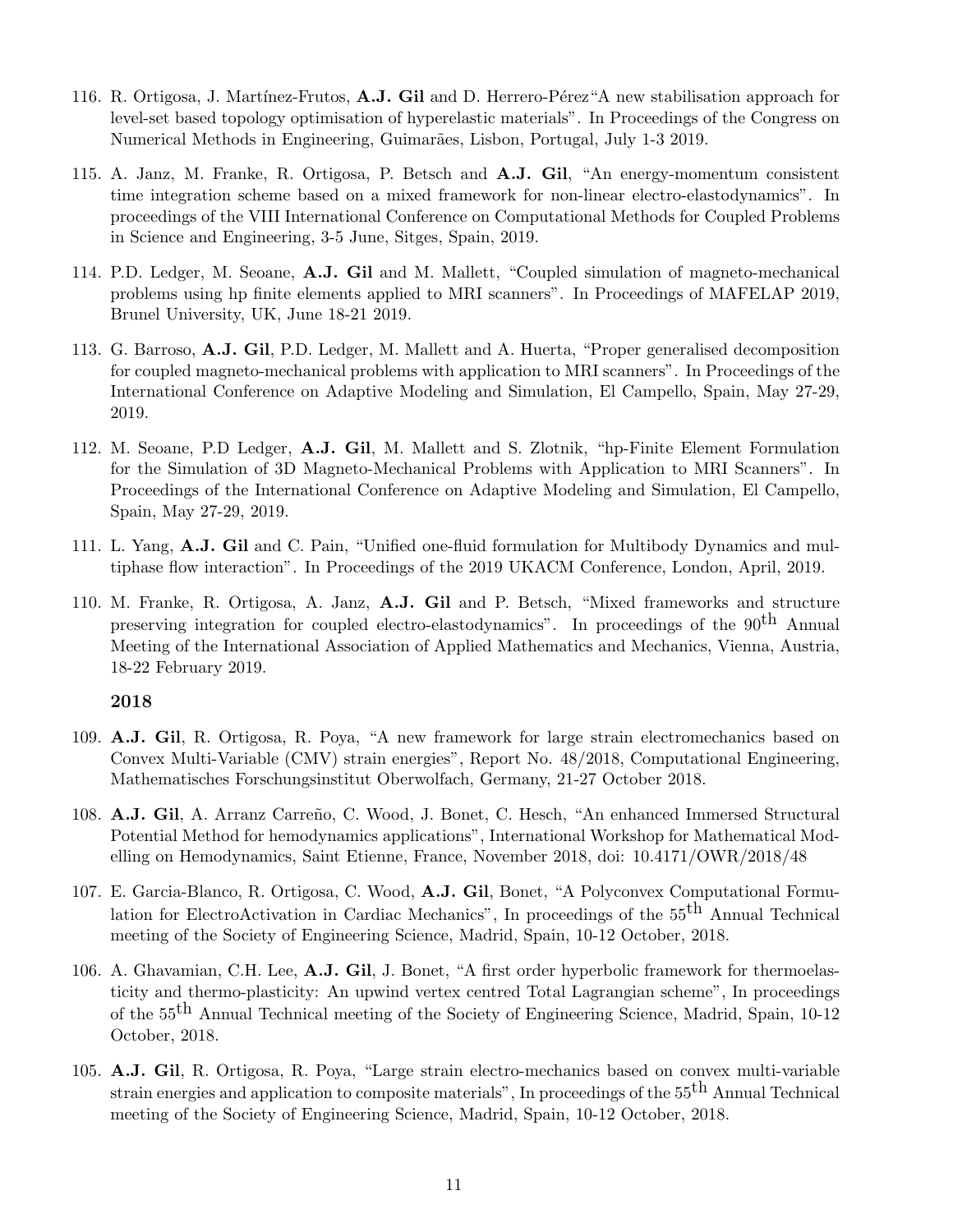- 104. J. Haider, C.H. Lee, A.J. Gil, J. Bonet and A. Huerta, "An open source high performance parallel computing toolkit for explicit solid dynamics in OpenFOAM", 6th Annual OpenFOAM Conference, Hamburg, Germany, 2018.
- 103. O.I. Hassan, A.J. Gil, C.H. Lee, F. Auricchio and J. Bonet, "A novel computational framework for large strain explicit solid dynamics: applications in biomechanics". In proceedings of the  $6<sup>th</sup>$ National Congress of Bioengineering, Milan, 25-27 June, 2018.
- 102. A. Janz, P. Betsch, M. Franke, R. Ortigosa and A.J. Gil, "A mixed variational framework for nonlinear electro-elastodynamics". In proceedings of the  $8<sup>th</sup>$  European Congress on Computational Methods in Applied Sciences and Engineering, Glasgow, UK, 2018.
- 101. A.J. Gil, R. Ortigosa and R. Poya, "A new framework for large strain electro-mechanics based on convex multi-variable strain energies: new relaxation techniques and application to composite materials". In proceedings of the  $8<sup>th</sup>$  European Congress on Computational Methods in Applied Sciences and Engineering, Glasgow, UK, 2018.
- 100. C. H. Lee, A.J. Gil, A. Ghavamian and J. Bonet, "A new Smooth Particle Hydrodynamics algorithm for large strain fast solid dynamics". In proceedings of the  $8<sup>th</sup>$  European Congress on Computational Methods in Applied Sciences and Engineering, Glasgow, UK, 2018.
- 99. J. Bonet, C. H. Lee and A.J. Gil, "A first order hyperbolic formulation for thermoelasticity and thermo-plasticity". In proceedings of the  $8<sup>th</sup>$  European Congress on Computational Methods in Applied Sciences and Engineering, Glasgow, UK, 2018.
- 98. M. Seoane, P.D. Ledger, A.J. Gil, M. Mallett, A. Huerta and S. Zlotnik, "Towards a 3D magnetomechanical software using hp-Finite elements". In proceedings of the  $8<sup>th</sup>$  European Congress on Computational Methods in Applied Sciences and Engineering, Glasgow, UK, 2018.
- 97. G. Barroso, A.J. Gil, P. D. Ledger, M. Mallett, A. Huerta and S. Zlotnik, "Towards a reduced order modelling approach for coupled acousto-magneto-mechanical problems with application to MRI scanners". In proceedings of the 8<sup>th</sup> European Congress on Computational Methods in Applied Sciences and Engineering, Glasgow, UK, 2018.
- 96. J. Haider, C. H. Lee, A.J. Gil, A. Huerta and J. Bonet, "An upwind cell centred Total Lagrangian scheme for nearly incompressible explicit solid dynamics in OpenFOAM". In proceedings of the 8<sup>th</sup> European Congress on Computational Methods in Applied Sciences and Engineering, Glasgow, UK, 2018.
- 95. S. Bagwell, P.D. Ledger and A.J. Gil, "Finite element simulation of a transient coupled acosutomagneto-mechanical system with application to MRI scanner design". In proceedings of the  $8<sup>th</sup>$ European Congress on Computational Methods in Applied Sciences and Engineering, Glasgow, UK, 2018.

- 94. L. Yang, A.J. Gil and A. Gambaruto, 'An immersed variational multiscale solver for large-scale fluid-structure interaction problems in haemodynamics". In Proceedings of the International Conference on Computational modelling of multi-uncertainty and multi-scale problems, Porto, Portugal, September 12-14, 2017.
- 93. G. Barroso, A.J. Gil, P.D. Ledger and M. Mallett, "Towards a reduced order modelling for coupled acousto-magneto-mechanical problems with application to MRI coil design". In Proceedings of the International Conference on Adaptive Modeling and Simulation, Verbania, Italy, June 26-28, 2017.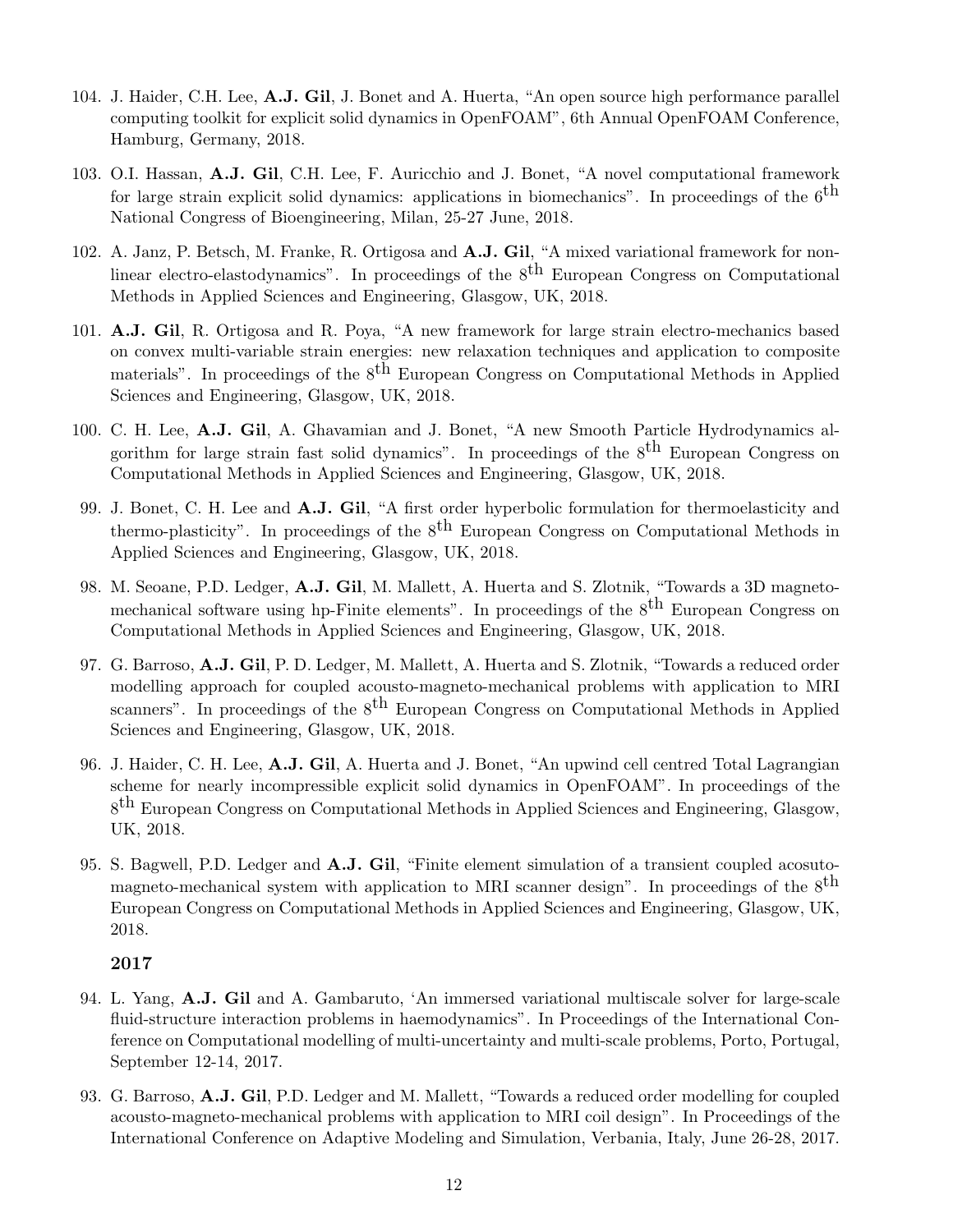- 92. M. Seoane, P.D Ledger, A.J. Gil and M. Mallett, "Towards an hp Finite Element approach for the numerial simulation of 3D eddy current problems of relevance to MRI scanners". In Proceedings of the International Conference on Adaptive Modeling and Simulation, Verbania, Italy, June 26-28, 2017.
- 91. R. Ortigosa, A.J. Gil and A. Aggarwal, "Effect of layer- and organ-scale residual strain on the opening-closing behaviour of a heart valve". In proceedings of the Summer Biomechanics, Bioengineering and Biotransport Conference, Tucson, AZ, USA, June 21-24, 2017.
- 90. S. Bagwell, P. D. Ledger and A.J.Gil, "Non-linear transient simulation of coupled acousto-magnetomechanical systems in MRI scanners". In proceedings of the  $7<sup>th</sup>$  International Conference on Computational Methods for coupled problems in science and engineering, Rhodes Island (Greece), June 12-14, 2017.
- 89. R. Poya, A.J.Gil and R. Ortigosa, "Development of monolithic and staggered schemes for coupled electromechanics with high order curvilinear finite elements". In proceedings of the  $7<sup>th</sup>$  International Conference on Computational Methods for coupled problems in science and engineering, Rhodes Island (Greece), June 12-14, 2017.
- 88. A.J.Gil and R. Ortigosa, "A new framework for large strain electro-magneto-mechanics based on convex multi-variable strain energies: Conservation laws and hyperbolicity". In proceedings of the 7<sup>th</sup> International Conference on Computational Methods for coupled problems in science and engineering, Rhodes Island (Greece), June 12-14, 2017.
- 87. R. Ortigosa and A.J.Gil, "A computational framework for incompressible electro-mechanics based on convex multi-variable strain energies for geometrically exact shell theory". In proceedings of the 7th International Conference on Computational Methods for coupled problems in science and engineering, Rhodes Island (Greece), June 12-14, 2017.
- 86. E. García-Blanco, A.J. Gil, R. Ortigosa and C. H. Lee, " A polyconvex computational formulation for electro-activation in cardiac mechanics". In proceedings of the  $25<sup>th</sup>$  UK Association of Computational Mechanics (UK-ACM) Conference, Birmingham, United Kingdom, 12-13 April, 2017.
- 85. O. I. Hassan, A.J. Gil, C. H. Lee, F. Auricchio and J. Bonet, "An adapted artificial compressibility algorithm for nearly and truly incompressible large strain solid dynamics". In proceedings of the  $25<sup>th</sup>$  UK Association of Computational Mechanics (UK-ACM) Conference, Birmingham, United Kingdom, 12-13 April, 2017.
- 84. G. Greto, S. Kulasegaram, C.H. Lee, A.J. Gil and J. Bonet, "A new meshless approach to fast solid dynamics: applications in metal plasticity". In proceedings of the  $25<sup>th</sup>$  UK Association of Computational Mechanics (UK-ACM) Conference, Birmingham, United Kingdom, 12-13 April, 2017.

- 83. P.D. Ledger, S. Bagwell and A.J. Gil, "Finite Elements for the Simulation of Coupled Acousto-Magneto-Mechanical Systems with Application to MRI Scanner Design". In proceedings of the 11<sup>th</sup> International Conference on Scientific Computating in Electrical Engineering, St. Wolfgang, Austria, October 3-7, 2016.
- 82. J. Haider, A.J. Gil, C.H. Lee, J. Bonet and A. Huerta, "A First Order Hyperbolic Framework for Large Strain Computational Solid Dynamics in OpenFOAM". In proceedings of the  $12<sup>th</sup>$  World Congress on Computational Mechanics, Seoul, South Korea, July 24-29, 2016.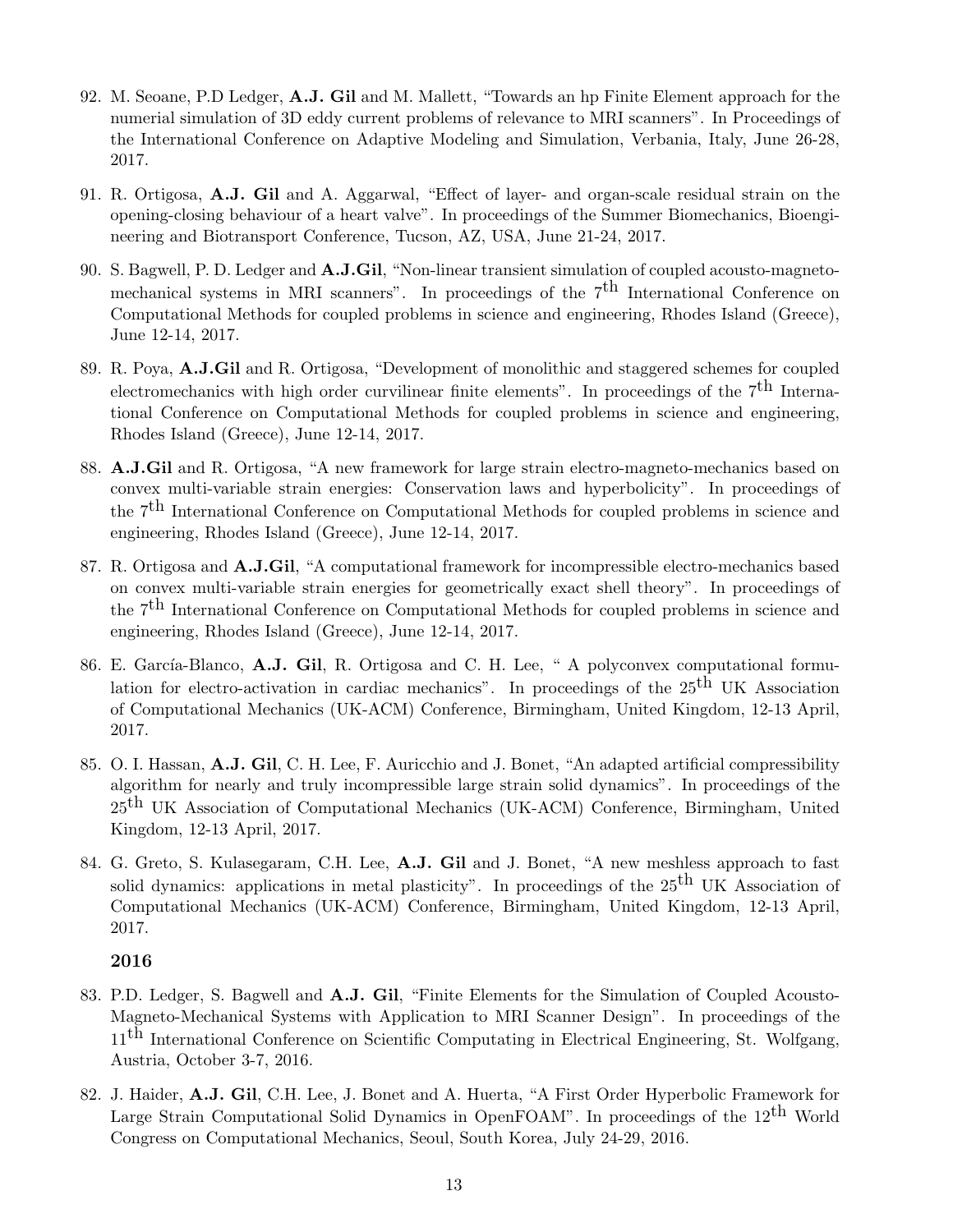- 81. C.H. Lee, A.J. Gil, J. Haider, O. Ibrahim and J. Bonet, "A First Order Hyperbolic Framework for Large Strain Computational Solid Dynamics: An upwind finite volume method". In proceedings of the 7th European Congress on Computational Methods in Applied Sciences and Engineering, Crete, Greece, June 5-10, 2016.
- 80. A.J. Gil and R. Ortigosa, "A new computational framework for large strain electromechanics". In proceedings of the 7<sup>th</sup> European Congress on Computational Methods in Applied Sciences and Engineering, Crete, Greece, June 5-10, 2016.
- 79. G. Greto, S. Kulasegaram, C.H. Lee, A.J. Gil and J. Bonet, "A first order mixed formulation for fast solid dynamics using Smooth Particle Hydrodynamics". In proceedings of the  $7<sup>th</sup>$  European Congress on Computational Methods in Applied Sciences and Engineering, Crete, Greece, June 5-10, 2016.
- 78. S. Bagwell, P.D. Ledger and A.J. Gil, "Accurate simulation of acousto-magneto-mechanical systems using hp finite elements with application to MRI coil design". In proceedings of the  $7<sup>th</sup>$  European Congress on Computational Methods in Applied Sciences and Engineering, Crete, Greece, June 5-10, 2016.
- 77. G. Greto, S. Kulasegaram, C.H. Lee, A.J. Gil and J. Bonet, "A first order mixed formulation for fast solid dynamics using Smooth Particle Hydrodynamics". In proceedings of the  $24<sup>th</sup>$  UK Association of Computational Mechanics in Engineering (ACME) Conference, Cardiff, United Kingdom, 31 March - 1 April, 2016.
- 76. S. Bagwell, P.D. Ledger and A.J. Gil, "Accurate simulation of acousto-magneto-mechanical systems using hp finite elements with application to MRI coil design". In proceedings of the  $24<sup>th</sup>$ UK Association of Computational Mechanics in Engineering (ACME) Conference, Cardiff, United Kingdom, 31 March - 1 April, 2016.
- 75. O. Ibrahim, A.J. Gil, C.H. Lee, J. Bonet "A first order hyperbolic framework for large strain computational solid dynamics: An upwind vertex-centred Updated Lagrangian scheme". In proceedings of the 24th UK Association of Computational Mechanics in Engineering (ACME) Conference, Cardiff, United Kingdom, 31 March - 1 April, 2016.

- 74. R. Poya, A.J. Gil and J. Bonet, "Computational strategies for a new class of coupled models in electromechanics based on linear elasticity and non-linear electro-statics". In proceedings of the IMA Conference on Numerical Methods for Simulation Conference, Oxford, United Kingdom, September 1-4, 2015.
- 73. A.J. Gil, R. Ortigosa and J. Bonet, "A computational framework for polyconvex large strain electromechanics". In Proceedings of the  $13<sup>th</sup>$  US National Congress on Computational Mechanics (USNCCM), San Diego, July 27-30, 2015.
- 72. C. H. Lee, A.J. Gil, J. Bonet and R. Ortigosa, "A Total Lagrangian hydrocode for linear tetrahedral elements in compressible, nearly incompressible and truly incompressible solid dynamics". In Proceedings of the 13<sup>th</sup> US National Congress on Computational Mechanics (USNCCM), San Diego, July 27-30, 2015.
- 71. J. Haider, A.J. Gil, J. Bonet and C. H. Lee, "A first order conservation law formulation for Lagrangian fast solid dynamic in OpenFOAM". In Proceedings of the  $13<sup>th</sup>$  US National Congress on Computational Mechanics (USNCCM), San Diego, July 27-30, 2015.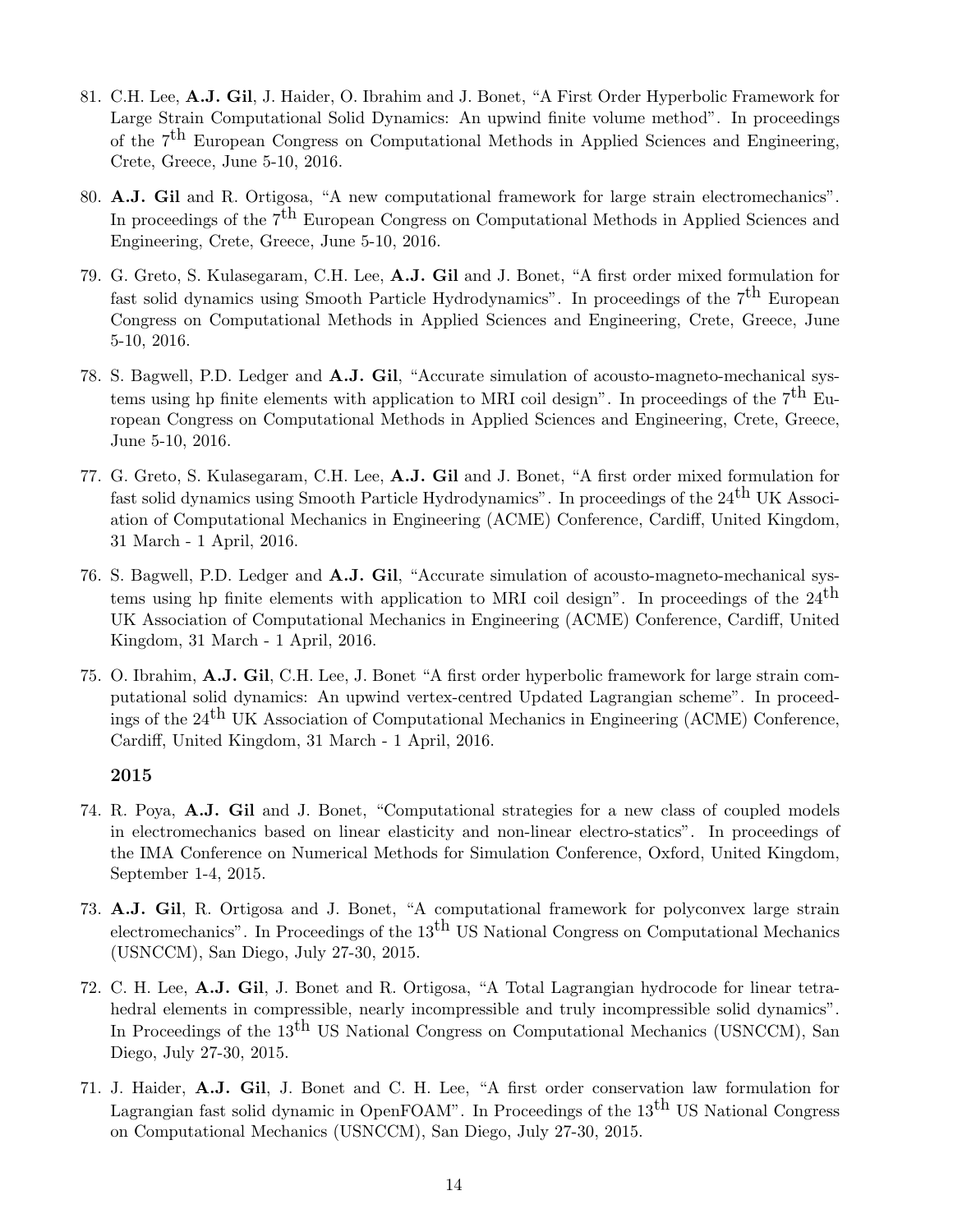- 70. G. Greto, S. Kulasegaram, C. H. Lee, A.J. Gil and J. Bonet, "A first order mixed formulation for fast solid dynamics using Smooth Particle Hydrodynamics". In proceedings of the 23<sup>rd</sup> UK Association of Computational Mechanics in Engineering (ACME) Conference, Swansea, United Kingdom, April 8-10, 2015.
- 69. M. Weberstadt, A.J. Gil and R. Sevilla, "High fidelity methods for compressible flow problems on moving domains". In proceedings of the 23rd UK Association of Computational Mechanics in Engineering (ACME) Conference, Swansea, United Kingdom, April 8-10, 2015.
- 68. R. Poya, A.J. Gil and J. Bonet, "A computational framework for linearised elasticity coupled problems with nonlinear electro-magneto-statics". In proceedings of the  $23^{\text{rd}}$  UK Association of Computational Mechanics in Engineering (ACME) Conference, Swansea, United Kingdom, April 8-10, 2015.
- 67. R. Ortigosa, A.J. Gil and J. Bonet, "A variational framework for large strain polyconvex dielectric elastomers". In proceedings of the  $23^{\text{rd}}$  UK Association of Computational Mechanics in Engineering (ACME) Conference, Swansea, United Kingdom, April 8-10, 2015.
- 66. D. Jin, P. D. Ledger and A.J. Gil, "An hp-FEM framework for the simulation of stationary incompressible Magnetohydrodynamics with magnetostrictive effects in 3D". In proceedings of the 23<sup>rd</sup> UK Association of Computational Mechanics in Engineering (ACME) Conference, Swansea, United Kingdom, April 8-10, 2015.
- 65. S. Bagwell, P. D. Ledger and A.J. Gil, "A Newton-Raphson scheme for coupled magneto-mechanical problems applied to MRI scanners". In proceedings of the 23rd UK Association of Computational Mechanics in Engineering (ACME) Conference, Swansea, United Kingdom, April 8-10, 2015.
- 64. J. Haider, A.J. Gil, J. Bonet and C. H. Lee, "A first order conservation law formulation for Lagrangian fast solid dynamics in OpenFOAM". In proceedings of the  $23<sup>rd</sup>$  UK Association of Computational Mechanics in Engineering (ACME) Conference, Swansea, United Kingdom, April 8-10, 2015.
- 63. C. H. Lee, A.J. Gil, J. Bonet and R. Ortigosa, "An entropy-based stabilised Petrov-Galerkin formulation for linear tetrahedral elements in compressible, nearly incompressible and truly incompressible isothermal fast dynamics". In proceedings of the 23<sup>rd</sup> UK Association of Computational Mechanics in Engineering (ACME) Conference, Swansea, United Kingdom, April 8-10, 2015.
- 62. R. Ortigosa, A.J.Gil and J. Bonet, "Polyconvexity in the context of large strain electromechanics". In proceedings of the  $6<sup>th</sup>$  International Conference on Computational Methods for coupled problems in science and engineering, Venice, May 18-20, 2015.
- 61. R. Palma, A.J.Gil and R. Ortigosa, "Finite element analysis of flexo-thermo-piezo-magnetoelectricity using Cosserat micropolar mechanics". In proceedings of the  $6<sup>th</sup>$  International Conference on Computational Methods for coupled problems in science and engineering, Venice, May 18-20, 2015.

60. J. Bonet, A.J.Gil, C. H. Lee and M. Aguirre, "A first order hyperbolic framework for large strain computational solid dynamics". In proceedings of the  $11<sup>th</sup>$  World Congress on Computational Mechanics, Barcelona, Spain, July 20-25, 2014.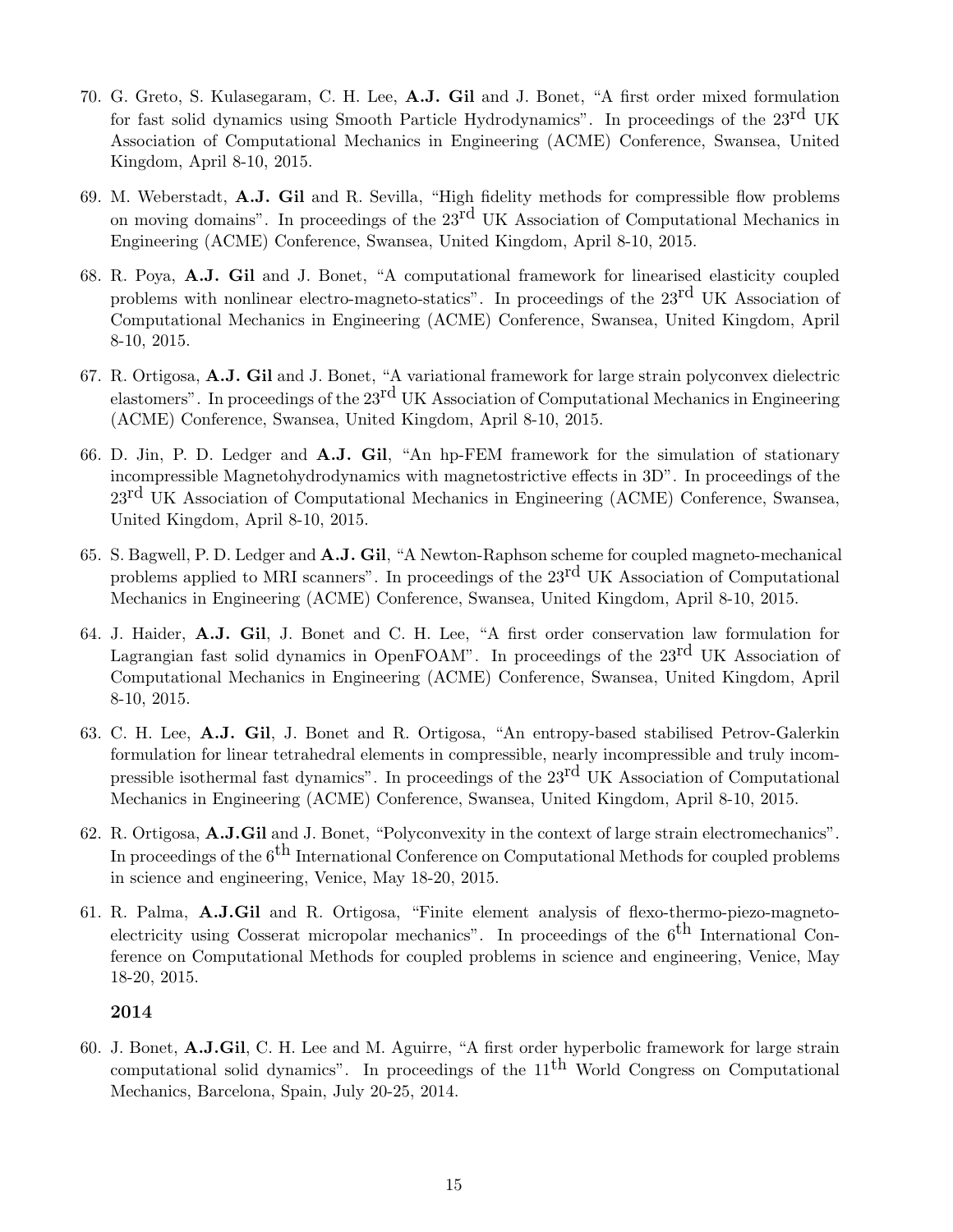- 59. M. Aguirre, A.J.Gil, J. Bonet and C. H. Lee, "An edge based vertex centred upwind finite volume method for Lagrangian solid dynamics and Lagrangian shock hydrodynamics". In proceedings of the 11th World Congress on Computational Mechanics, Barcelona, Spain, July 20-25, 2014.
- 58. C. H. Lee, A.J.Gil, J. Bonet and M. Aguirre, "A stabilised Petrov-Galerkin formulation for linear tetrahedral elements in compressible, nearly incompressible and truly incompressible fast dynamics". In proceedings of the 11th World Congress on Computational Mechanics, Barcelona, Spain, July 20-25, 2014.
- 57. R. Ortigosa, A.J.Gil and J. Bonet, "A computational framework for polyconvex large strain electromechanics. Applications". In proceedings of the  $11<sup>th</sup>$  World Congress on Computational Mechanics, Barcelona, Spain, July 20-25, 2014.
- 56. A.J.Gil, R. Ortigosa and J. Bonet, "A computational framework for large strain electromechanics". In proceedings of the  $11<sup>th</sup>$  World Congress on Computational Mechanics, Barcelona, Spain, July 20-25, 2014.
- 55. R. Sevilla, M. Weberstadt and A.J. Gil, "Towards the high-fidelity simulation of aerolastic wind gust effect in aerodynamic shapes". In proceedings of the International Conference on Spectral and High Order Methods, Salt Lake City (USA), 2014
- 54. D. Yin, P. D. Ledger and A.J. Gil, "An hp-FEM framework for the simulation of coupled magnetofluid effects". In proceedings of the  $22<sup>nd</sup>$  UK Association of Computational Mechanics in Engineering (ACME) Conference, Exeter, United Kingdom, April 2-4, 2014.
- 53. R. Ortigosa, A.J. Gil and J. Bonet, "A computational framework for large strain electromechanics". In proceedings of the  $22^{nd}$  UK Association of Computational Mechanics in Engineering (ACME) Conference, Exeter, United Kingdom, April 2-4, 2014.
- 52. L. Yang, A. Arranz Carreño, A.J. Gil and J. Bonet, "An Immersed Structural Potential Method framework for incompressible flexible/rigid/multi-phase flow interaction". In proceedings of the  $22<sup>nd</sup> UK Association of Computational Mechanics in Engineering (ACME) Conference, Exeter,$ United Kingdom, April 2-4, 2014.
- 51. H. D. Morgan, H. U. Levatti, J. Sienz, A.J. Gil and D. C. Bould, "GE Jet Engine Bracket Challenge: A Case Study in Sustainable Design". In proceedings of SDM'2014 International Conference on Sustainable Design and manufacturing, Cardiff, United Kingdom, April 28-30, 2014.

- 50. C. H. Lee, M. Aguirre, A.J. Gil and J. Bonet, "Development of a stabilised Petrov-Galerkin formulation for low-order tetrahedral meshes in Lagrangian fast solid dynamics". In proceedings of the  $2<sup>nd</sup>$  ECCOMAS Young Investigator Conference (YIC), Bordeaux, France, September 2-6, 2013.
- 49. A. Arranz Carreño, A.J. Gil, J. Bonet, C. Wood and C. Hesch, "An enhanced Immersed Structural Potential Method for fluid-structure interaction biomedical applications". In proceedings of the  $7<sup>th</sup>$ M.I.T. Conference on Computational Fluid and Solid Mechanics , June, 2013.
- 48. M. Aguirre, A.J. Gil, J. Bonet and C. H. Lee, "Development of an efficient unstructured finite volume solver for a new conservation law in fast structural dynamics". In proceedings of the  $4<sup>th</sup>$  International Conference on Computational Methods in Structural Dynamics and Earthquake Engineering, Kos Island, Greece, June 12-14, 2013.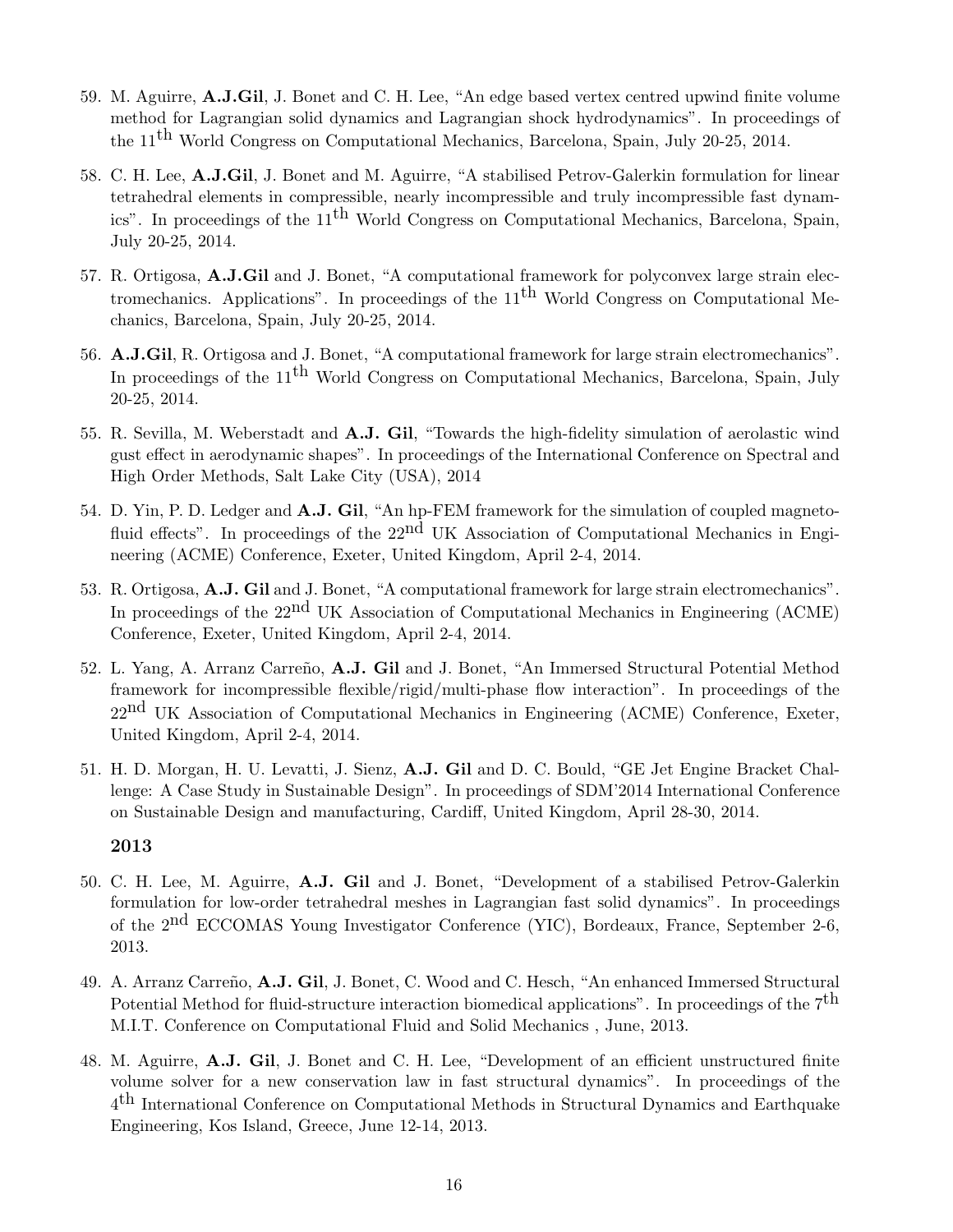- 47. M. Aguirre, A.J. Gil, J. Bonet and C. H. Lee, "An unstructured finite volume solver for a new conservation law in fast transient dynamics". In proceedings of the International Conference on Adaptive Modelling and Simulation, Lisbon, Portugal, June 3-5, 2013.
- 46. M. Aguirre, A.J. Gil, J. Bonet and C. H. Lee, "An adapted Jameson-Schmidt-Turkel (JST) scheme for fast solid dynamics". In proceedings of the  $12<sup>th</sup>$  US National Congress on Computational Mechanics (USNCCM), Raleigh, North Carolina, July 22-25, 2013.
- 45. C. H. Lee, A.J. Gil, J. Bonet and M. Aguirre, "Development of a low order stabilised Petrov-Galerkin formulation for a mixed conservation law formulation in Lagrangian fast solid dynamics". In Proceedings of the  $12<sup>th</sup>$  US National Congress on Computational Mechanics (USNCCM), Raleigh, North Carolina, July 22-25, 2013.
- 44. A.J. Gil, A. Arranz Carreño, J. Bonet and C. Wood, "An enhanced Immersed Structural Potential Method (ISPM) for the simulation of fluid-structure interaction problems". In Proceedings of the 12<sup>th</sup> US National Congress on Computational Mechanics (USNCCM), Raleigh, North Carolina, July 22-25, 2013.
- 43. R. Sevilla, M. Weberstadt, A.J. Gil, O. Hassan and K. Morgan, "High-fidelity simulation of aeroelastic wind gust effect in aerodynamic shapes", International Forum on Aerolasticity and structural dynamics, Bristol (UK), 2013.
- 42. A.J.Gil, A. Arranz Carreño, J. Bonet and C. Wood, "An enhanced Immersed Structural Potential Method (ISPM) for the simulation of fluid-structure interaction problems". In proceedings of the 5th International Conference on Computational Methods for coupled problems in science and engineering, Ibiza, Spain, June 17-19, 2013.
- 41. J. Bonet , R. Ortigosa and A.J.Gil, "A new variational formulation for large strain piezoelectric hyperelastic materials". In proceedings of the  $5<sup>th</sup>$  International Conference on Computational Methods for coupled problems in science and engineering, Ibiza, Spain, June 17-19, 2013.
- 40. R. Ortigosa, A.J. Gil and J. Bonet , "A new variational formulation for large strain piezoelectric hyperelastic materials". In proceedings of the International Conference in Computational Mechanics (CM), Durham, United Kingdom, March 25-27, 2013.
- 39. M. Aguirre, A. J. Gil, J. Bonet and C. H. Lee, "Implementation of the Jameson-Schmidt-Turkel scheme (JST) for a new conservation law in fast structural dynamics". In proceedings of the International Conference in Computational Mechanics (CM), Durham, United Kingdom, March 25-27, 2013.
- 38. J. Bonet, A. J. Gil, A. Arranz Carreño, M. Aguirre, C. H. Lee, "Computational simulation of solid dynamics using Computational Fluid Dynamics (CFD) technologies". In proceedings of the International Conference in Computational Mechanics (CM), Durham, United Kingdom, March 25-27, 2013.
- 37. H. D. Morgan, S. A. Rolland, J. Sienz, A. J. Gil, D. C. Bould and R.Ellis, "Design and Optimisation of a Vertical Axis Wind Turbine Housing to Standards". In proceedings of the 5th International Conference on "Design, Fabrication and Economy of Metal Structures", Miskolc, Hungary, April 24-26, 2013.

36. A. Arranz Carreño, A.J. Gil, J. Bonet, C. Wood and O. Hassan, "A Runge-Kutta-Chebyshevprojection Immersed Structural Potential Method for fluid structure interaction", In Proceedings of Bioengineering 12, Queen Mary, University of Oxford, United Kingdom, 6-7 September 2012.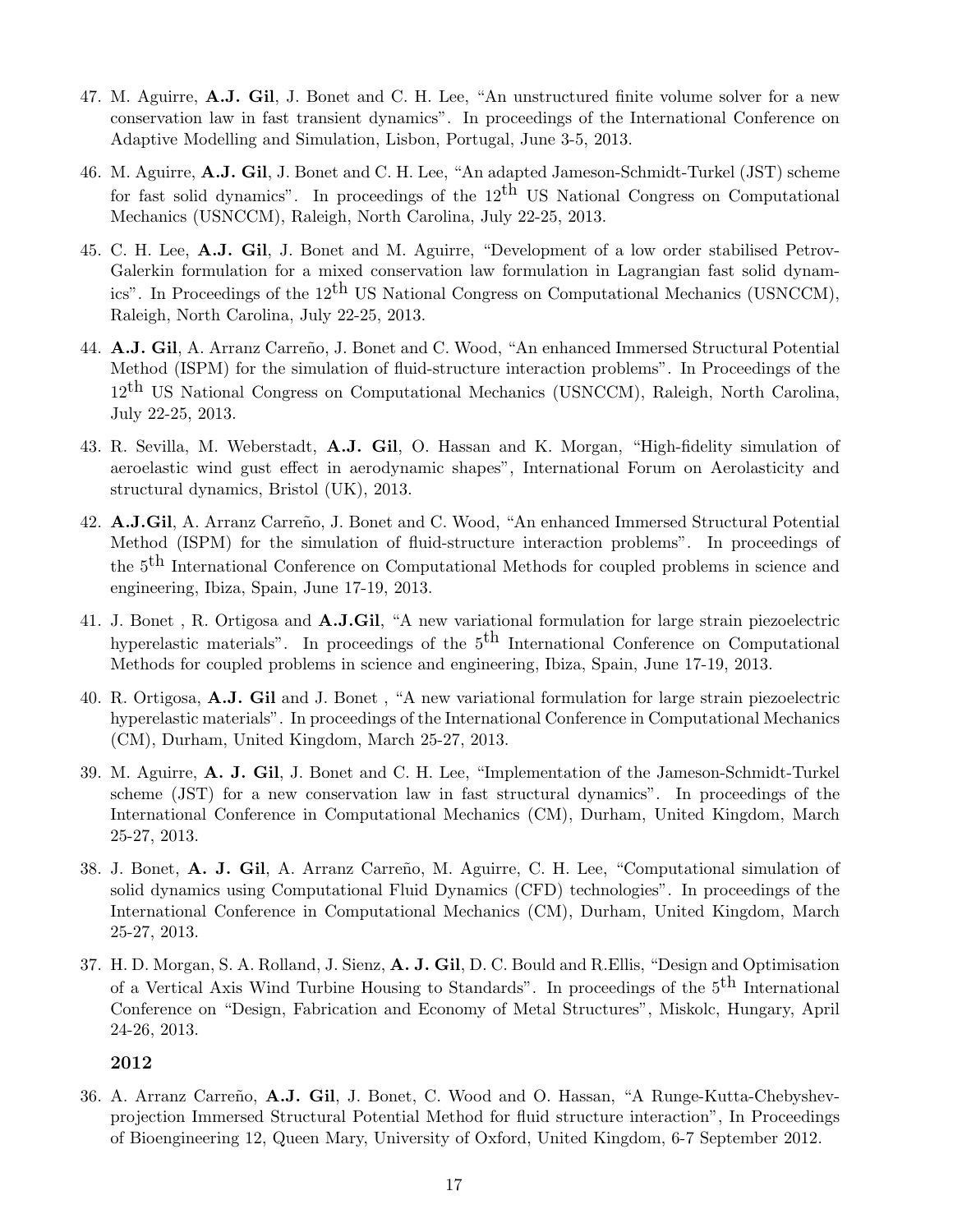- 35. P.D. Ledger and A.J. Gil, "An application of hp-adaptivity to electrical impedance tomography and applications to hp-FEM for coupled problems", In proceedings of the European Conference on Computational Mechanics, Vienna, 10-14 September 2012.
- 34. A.J. Gil, A. Arranz Carreño, J. Bonet and O. Hassan, "An enhanced Immersed Structural Potential Method for haemodynamic applications", In proceedings of the European Conference on Computational Mechanics, Vienna, 10-14 September 2012.
- 33. A.J. Gil, A. Arranz Carreño, J. Bonet and O. Hassan, "A Runge-Kutta-Chebyshev-projection Immersed Structural Potential Method for fluid structure interaction", In Proceedings of the  $8<sup>th</sup>$ European Solid Mechanics Conference, Gratz, 9-13 July 2012.
- 32. R. Ortigosa, A.J. Gil and J. Bonet, "On the development of constitutive laws for large strain hyperelastic piezoelectric materials". In Proceedings of the  $8<sup>th</sup>$  European Solid Mechanics Conference, Gratz, 9-13 July 2012.
- 31. D. Mukherjee, A.J. Gil, J. Bonet, C.H. Lee and M. Aguirre "Streamline Upwind Petrov-Galerkin solution of Lagrangian explicit dynamic solid mechanics", In Proceedings of the  $8<sup>th</sup>$  European Solid Mechanics Conference, Gratz, 9-13 July 2012.
- 30. D. Mukherjee, A.J. Gil, J. Bonet, C.H. Lee and M. Aguirre "On alternative numerical frameworks for a new conservation law formulation in structural dynamics", In Proceedings of the  $20<sup>th</sup>$ UK Conference of the Association of Computational Mechanics in Engineering, Manchester, 27-28 March 2012.
- 29. R. Ortigosa, A.J. Gil and J. Bonet, "Nonlinear Variational formulation for piezoelectric and dielectric anisotropic materials". In Proceedings of the  $20<sup>th</sup>$  UK Conference of the Association of Computational Mechanics in Engineering, Manchester, 27-28 March 2012.
- 28. A. Arranz Carreño, A.J. Gil, J. Bonet and O. Hassan, "The Runge-Kutta-Chebyshev-Projection Immersed Structural Potential Method (RKCP-ISPM) for haemodynamic applications", In Proceedings of the  $20<sup>th</sup>$  UK Conference of the Association of Computational Mechanics in Engineering, Manchester, 27-28 March 2012.

- 27. A.J. Gil, A. Arranz Carreño, J. Bonet and O. Hassan, "An enhanced Immersed Structural Potential Method for the computational simulation of heart valves", In Proceedings of Bioengineering 11, Queen Mary, University of Oxford, United Kingdom, 12-13 September 2011.
- 26. C.H. Lee, A.J. Gil and J. Bonet, "Development of a finite volume algorithm for a new conservation law formulation in structural dynamics", In Proceedings of the  $19<sup>th</sup>$  UK Conference of the Association of Computational Mechanics in Engineering, Edinburgh, April 2011, awarded Best Paper prize of the conference.
- 25. I.A. Karim, J. Bonet and A.J. Gil, "Two-step Taylor-Galerkin formulation in Lagrangian solid dynamics", In Proceedings of the 19th UK Conference of the Association of Computational Mechanics in Engineering, Edinburgh, April 2011.

2010

24. A.J. Gil, A. Arranz Carreño, J. Bonet and O. Hassan, "Immersed Structural Potential Method (ISPM) for haemodynamic applications", Biomedical workshop, Swansea, September 2010.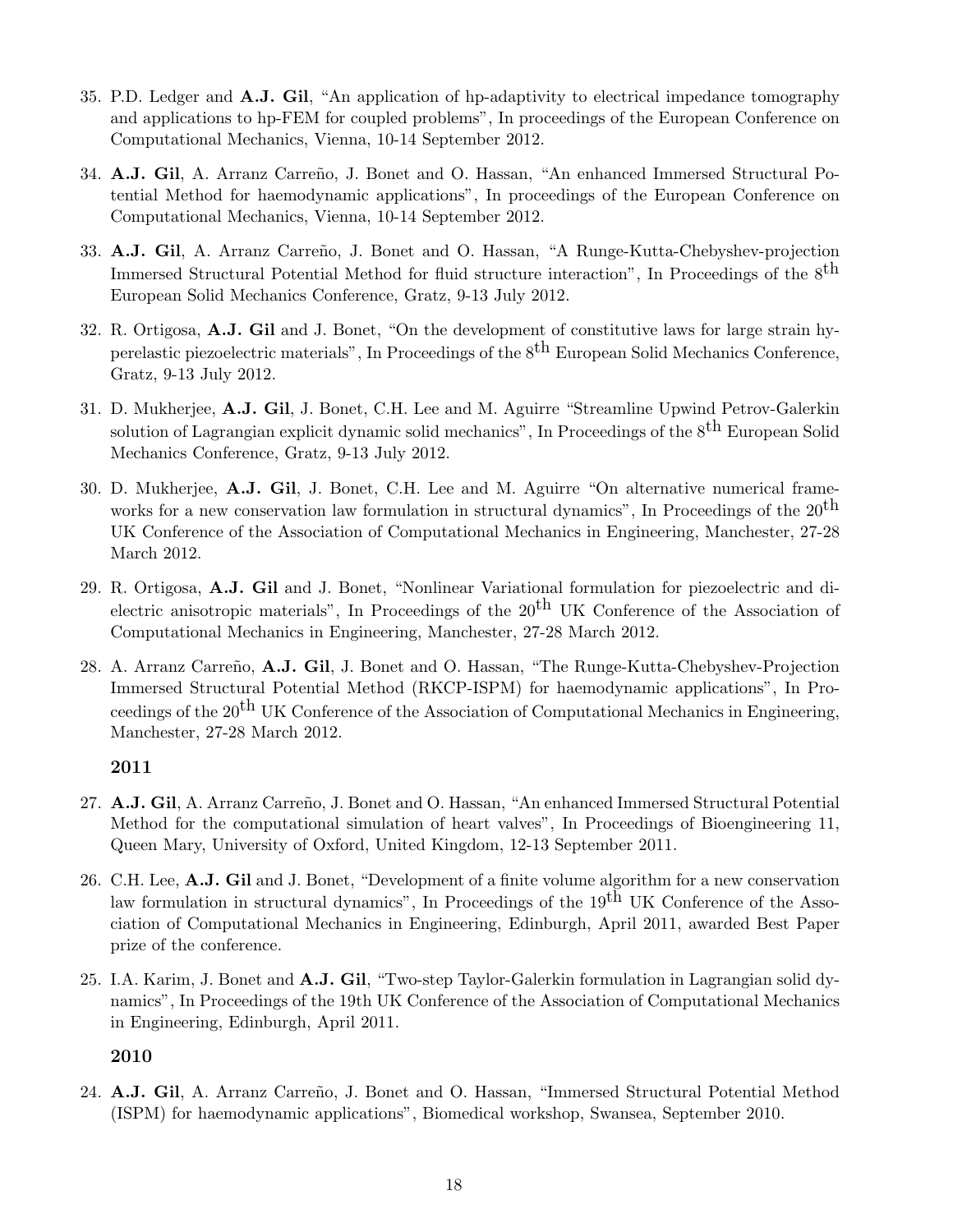- 23. C. Wood, A.J. Gil, O. Hassan and S.S. Ashraf, "Computational modelling for cardiovascular medicine: patient-specific modelling of artificial heart valve hemodynamic performance",  $5<sup>th</sup>$  European Conference on Computational Fluid Dynamics, Lisbon, June 2010.
- 22. A.J. Gil, A. Arranz Carreño, J. Bonet and O. Hassan, "Recent advances on the Immersed Structural Potential Method for fluid-structure interaction haemodynamic applications", In proceedings of the 5<sup>th</sup> European Conference on Computational Fluid Dynamics, Lisbon, June 2010.
- 21. A. Arranz Carreño, A.J. Gil, J. Bonet and O. Hassan, "The Immersed Structural Potential Method for fluid-structure interaction haemodynamic applications", In Proceedings of the European Conference on Computational Mechanics, Paris, May 2010.
- 20. P.D. Ledger and A.J. Gil, "A hp finite element approach to coupled electromechanical problems", In Proceedings of the European Conference on Computational Mechanics, Paris, May 2010.

- 19. A.J. Gil, A. Arranz Carreño, J. Bonet and O. Hassan, "Development of a new immersed FSI computational algorithm for haemodynamic applications", In Proceedings of Bioengineering 09, University of Oxford, United Kingdom, 24-25 September 2009.
- 18. R.V. Curtis, A.J. Gil, R.A. Omar, L. DiSilvio, T. Coward, C. Veleiro-Rodriguez and Y. Janzeer, "Towards bioactive titanium maxillofacial implants", Material and processes for medical devices 2009, Minneapolis, Minnesota, 10-12 August 2009.
- 17. C. Wood, A.J. Gil, O. Hassan, J. Bonet and S. Ashraf, "Computational modeling of the beating heart: blood flow through an artificial heart valve", In Proceedings of the 1<sup>st</sup> International Conference on Computational and Mathematical Biomedical Engineering, Swansea, United Kingdom, 29 June- 1 July 3 2009.
- 16. A.J. Gil, A. Arranz Carreño, J. Bonet and O. Hassan, "A new immersed fluid structure computational framework for haemodynamic applications", In Proceedings of the  $1<sup>st</sup>$  International Conference on Computational and Mathematical Biomedical Engineering, Swansea, United Kingdom, 29 June - 1 July 2009.

- 15. R.V. Curtis, A.J. Gil, and L. DiSilvio. "Superplastic Prosthetic Forming for Enhanced Bioactive Surfaces", King's College London, United Kingdom, Swansea, Wales. IADR-PEF London, UK, September 10-12, 2008.
- 14. J. Bonet and A.J. Gil, "Two step Taylor-Galerkin solution of Lagrangian explicit solid dynamics", In Proceedings of the 8<sup>th</sup> WCCM and 5th ECCMASE 2008, Venice, 30th June to 4th July, 2008.
- 13. A.J. Gil, J. Bonet, R.V. Curtis, R. Said, M. Khraisheh and D. Thomas, "Super- Plastic Forming (SPF) of patient-specific dental and maxillofacial prostheses", In Proceedings of the 8th World Congress on Computational Mechanics and  $5<sup>th</sup>$  European Conference on Computational Mechanics 2008, Venice, 30 June to 4 July, 2008.
- 12. C. Wood, A.J. Gil, O. Hassan, K. Morgan, J. Bonet, "A 3D unsteady incompressible flow solver and its application in fluid structure interaction problems", In Proceedings of the  $8<sup>th</sup>$  World Congress on Computational Mechanics and  $5<sup>th</sup>$  European Congress on Computational Mechanics 2008, Venice, 30 June to 4 July, 2008.